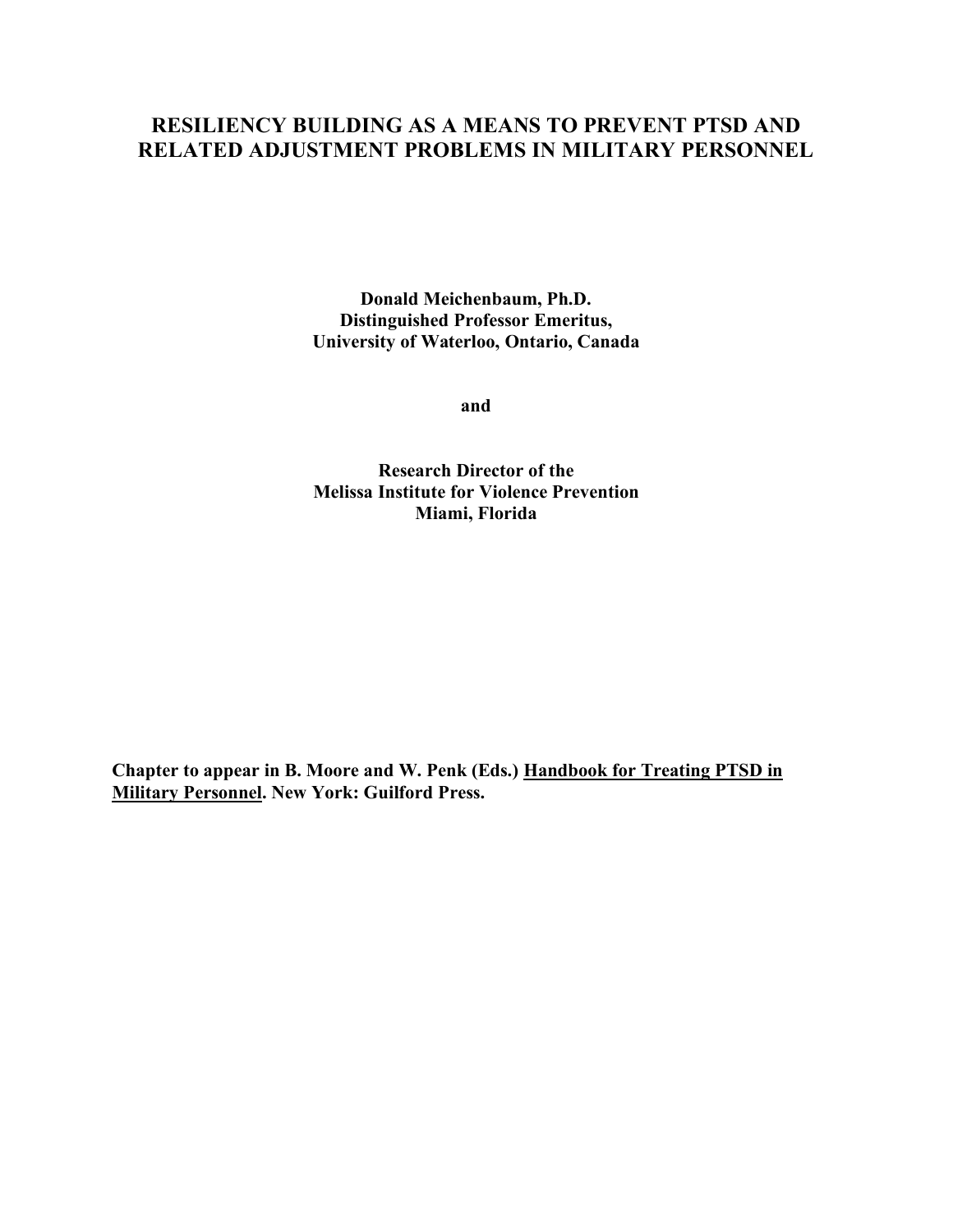Recently, Public Broadcasting System program Frontline presented a documentary, "The Wounded Platoon" which told the story of the men of the Third Platoon, Charlie Company, who returned to Fort Carson, Colorado. (see PBS.org to view this documentary). This 1 hour 26 minute film highlighted the tragic story of the incidence of some 20 suicides and 12 homicidal violent acts by returning soldiers. The intended message is that this is the aftermath that soldiers experience as a result of combat exposure. "This is a normal reaction to an abnormal situation," as one counselor tells a distressed soldier. One has to wait 1 hour and 18 minutes to hear the rest of the story. At this point in the moving and dramatic account, nine returning soldiers attend the reunion funeral of their squad leader, who died in combat. As the narrator comments in passing, these soldiers are "living productive lives," pursuing their educations, happily married, raising families, some are still working with the military as instructors. In fact, the PBS website has included pictures of all members of the Third Platoon. One can click on the many faces and learn of their current level of adjustment and resilience.

Their courage, sense of honor, and loyalty is a story that is worth telling and is one that has been supported repeatedly by the research literature. An examination of Table 1, which summarizes illustrative research findings on resilience in returning warriors, raises a challenging question: What distinguishes those soldiers who develop post traumatic stress disorder and related post-deployment adjustment problems (anxiety, depression, substance abuse, aggressive behaviors toward themselves and others, moral injuries, and the like) from those who evidence resilience? Moreover, what are the implications for both preventative resiliency training programs and treatment interventions?

In this chapter, I :

1. Consider the concept of resilience.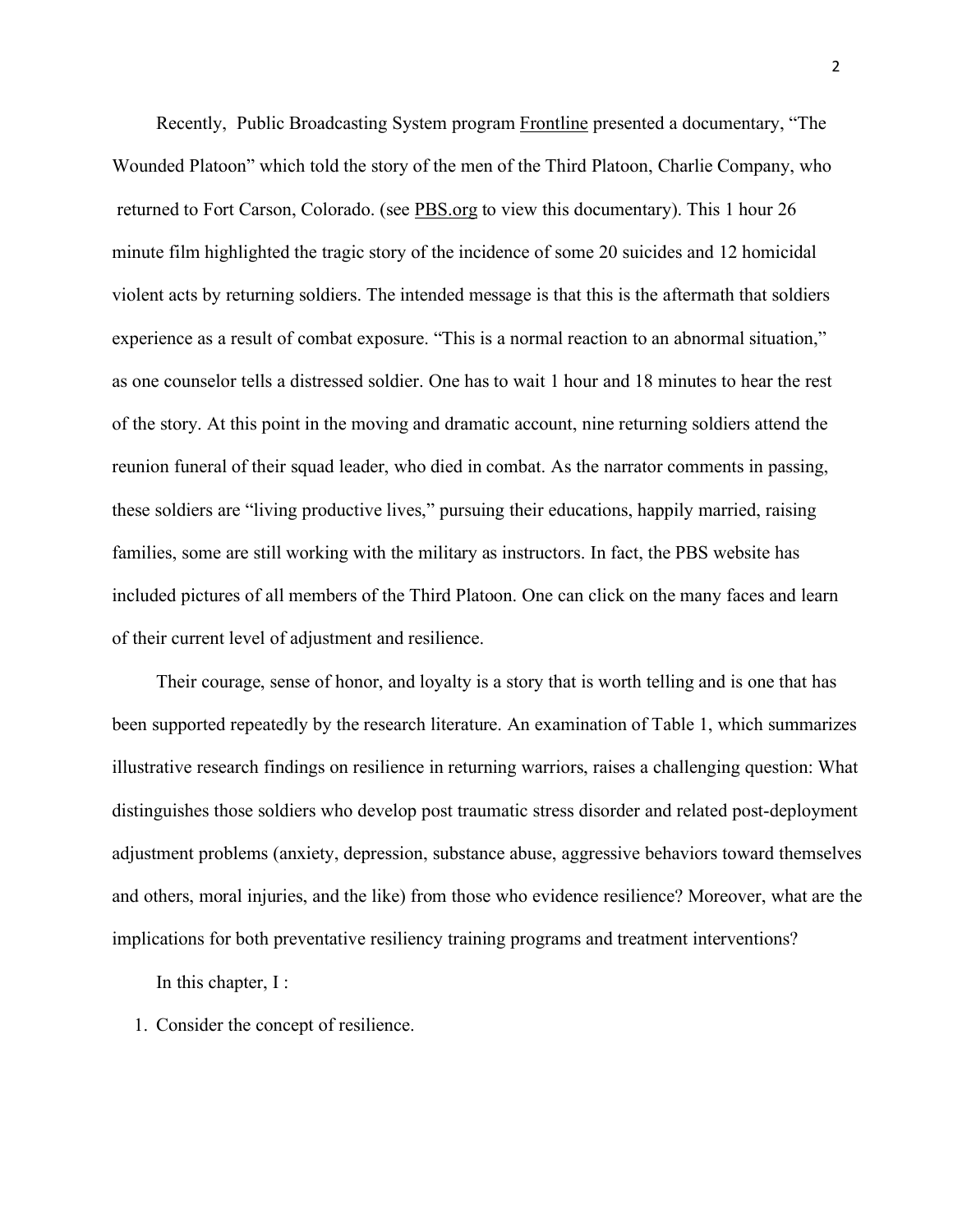- 2. Examine the research findings on resilient soldiers who endured combat exposure, were prisoners of war and had war-related experiences and consider the lessons learned.
- 3. Provide an algorithm or formula for what returning warriors have TO DO and NOT DO in order to develop chronic PTSD and related adjustment difficulties and consider the implications for interventions.
- 4. Consider the efforts to train and bolster resilience in soldiers and their family members.
- 5. Explore what needs to be included in such well-intended intervention efforts if they are going to prove successful and reduce PTSD and related adjustment difficulties. This chapter is about "the rest of the story" that the media often do not highlight. It is

both a riveting and an uplifting tale.

#### **WHAT IS RESILIENCE?**

Resilience has numerous definitions and meanings. It is more than the absence of symptoms. Resilience generally refers to a pattern of adaptation in the context of risk adversity. Resilience has been characterized as the ability to "bounce back" from adversities, "bend, but not break" under extreme stress, handle setbacks, and persevere in spite of ongoing stresses and even when things go awry. **i** Resilience has been characterized as a set of good outcomes that occur in spite of serious threats to adaptation or development and as specific coping skills that are marshalled when faced with challenging situations.

The concept of resilience is often linked with the notion of sustainability, which refers to the ability to continue forward and maintain equilibrium in the face of chronic adversity. Resilience is tied to the ability to learn to live with ongoing fear and uncertainty and the ability to adapt to difficult and challenging life experiences.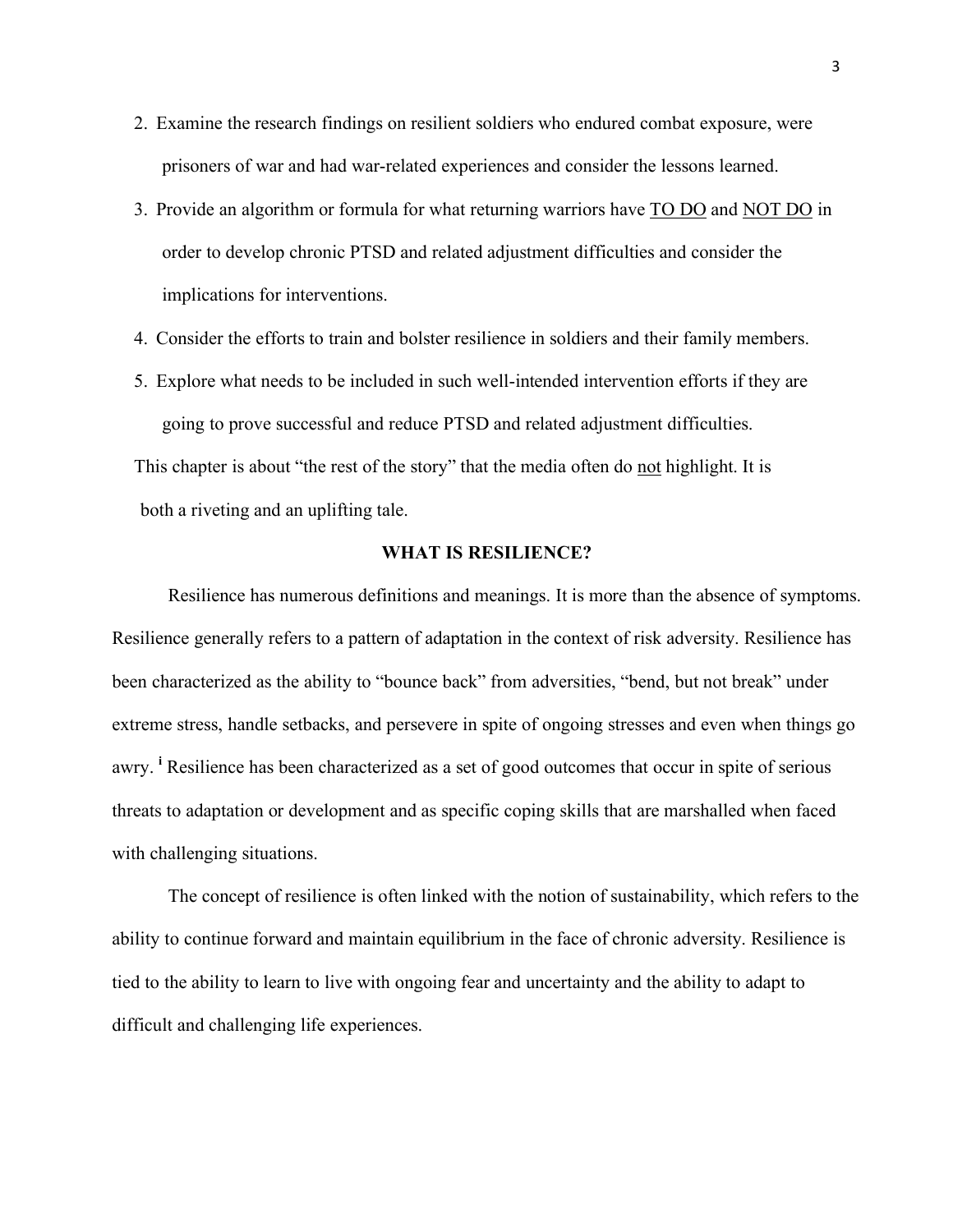Following the exposure to traumatic events, most people readjust successfully. Resilience is more the rule than the exception, more common than rare. Moveover, resilience is not a sign of exceptional strength, but a fundamental feature of normal coping skills, or what Masten (2001) characterizes as "ordinary magic."

Research has indicated that resilience develops over time and that its expression may be a slow developmental process. An individual may be resilient with respect to some kinds of stressors but not others; in one context or in one area of life but not in others; at one time in life but not at other times (Mancini & Bonanno, 2010; Meichenbaum, 2009a). It is also important to recognize that positive and negative emotions may co-occur, following exposure to traumatic events operating side-by-side, (Lyubomirsky & Della Porta, 2010; Moskowitz, 2010). There are multiple pathways to resilience, with no single dominant factor, or "magic bullet," that determines it. Rather, resilience-engendering activities need to be "practiced" and "replenished" on a daily basis, like a set of muscles that has to be exercised regularly, so that such coping responses become automatic and incorporated into one's repertoire. (Muraven and Baumeister, 2000).

The evidence for resilience following trauma exposure is evident in civilian populations as well. Antonovsky (1987), Bonanno (2004), Helgeson et al (2006), Johnson and Thompson (2008), Mancini and Bonnano (2010), Ryff and Singer (2003) ,and Sawyer et al (2010) review data from Holocaust survivors, bereaved individuals, cancer and HIV/AIDS survivors, torture victims, victims of sexual abuse, or rape, and survivors of terrorist attacks and natural disasters who evidence remarkable resilience. As time passes, some individuals report in retrospect that their lives are somehow improved because of their exposure to a traumatic event. Their resultant outcomes have been characterized as "posttraumatic growth" (Calhoun & Tedeschi, 2006). They report that they have benefited and been transformed by their struggle with adversities. They report such benefits as the development of self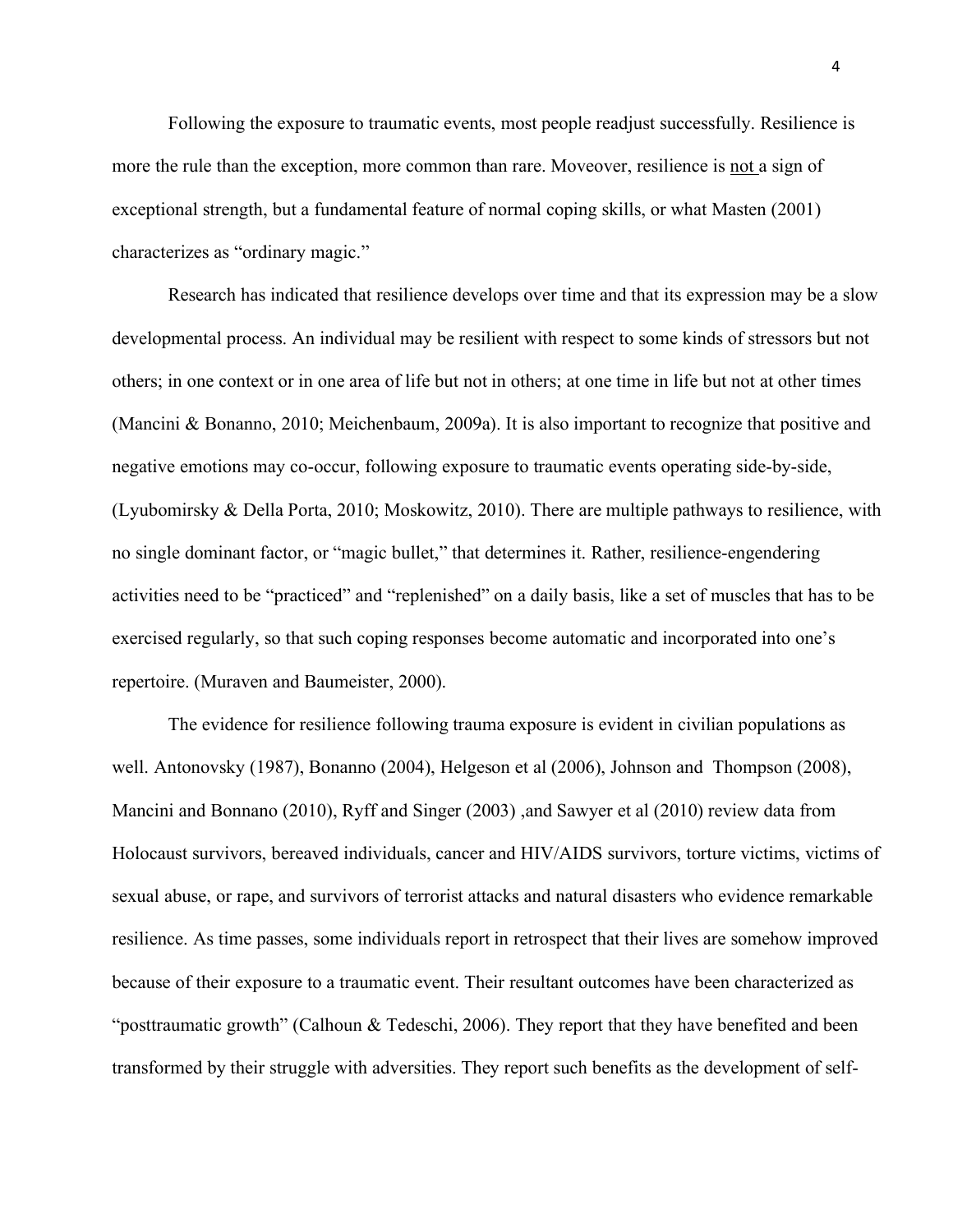discipline, increasing their stress tolerance and self confidence, broadening their perspective on life, change in life priorities, improved relationships, and an increased sense of spirituality.

Two prominent examples highlight the widespread incidence of resilience following trauma exposure. Some 50% - 60% of adults in the U.S. are exposed to traumatic events, but only 5% - 10% develop PTSD and related clinical problems (Kessler et al., 1997). Following the September 11 terrorist attacks in New York City, only 7.5% of Manhattan residents evidenced clinical problems, and this rate dropped to less than 1% at 6 months. (Bonanno, 2004). A similar pattern of resilience was evident in residents in London England, following the subway terrorist attack of July 7, 2005. Less than 1% of those who were directly affected sought professional help. Most people, following such attacks, were able to turn to natural social supports and to their faith for comfort, support, and growth (Charuvastra & Cloitre, 2008; Pargament & Cummings, 2010). As Levin (2006, p. 20) observes

## *"Resilience, rather than pathology should become the standard expectation in the aftermath of trauma."*

#### **What Characterizes Resilient Individuals?**

Much research has been conducted to identify the characteristics of resilient individuals who have experienced combat or who have been prisoners of war (Bartone, 1999; Benotsch et al. 2000; Burkett & Whitley, 1998; Erbes et al., 2005; Hunter, 1993; King et al., 1998; Litz, 2007; Satel, 2005; Sharansky et al., 2000; Southwick et al. 2005, Sutker et al. 1995; Waysman et al., 2001; Zakin et al., 2003).

The search for mediating and moderating factors and processes that have contributed to resilience has ranged from the biological heritable underpinnings of resilience (Haglund et al., 2007; Reich et al., 2010) to the broader social domain (Morgillo-Freeman et al., 2009). The need to incorporate the social context is highlighted by the observation that resilience rests fundamentally on relationships, both the perceived and actually received amount and quality of social supports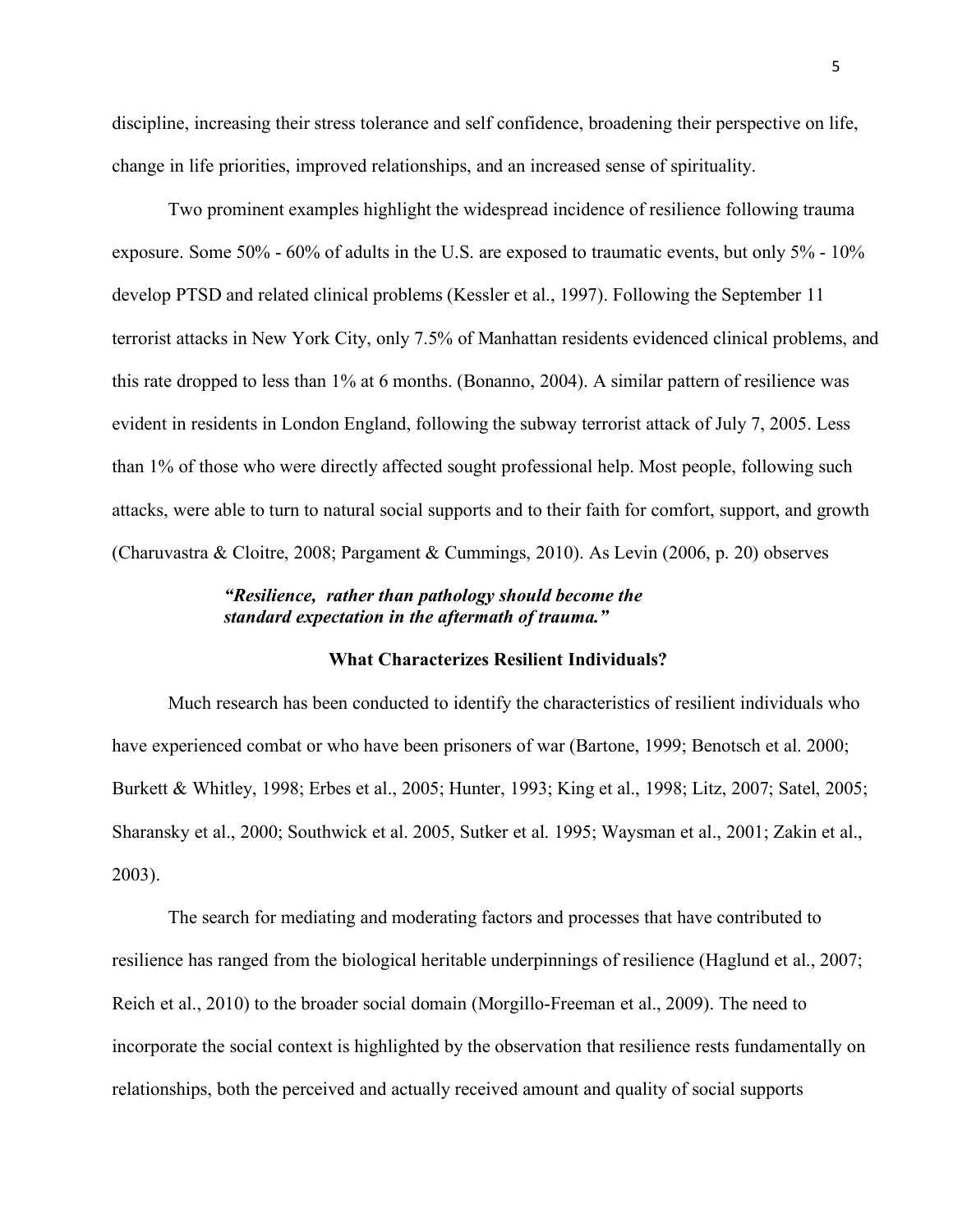(Charuvastra & Cloitre, 2008; Masten, 2001). The degree of social capital and resources available is a critical contributor to the development of resilience and sustainability (Hobfoll, 2002). Thus, the concept of resilience needs to be extended to include resilient families (Hall, 2008; Henderson, 2006) resilient organizations (Denhardt & Denhardt, 2010), and resilient communities (Kretzmann, 2010). The intervention implications of this ecological conceptualization of resilience are considered later.

A favorite pastime for mental health workers is to generate a checklist of behaviors or essential skills that promote natural recovery following trauma exposure and that bolster resilience (e.g., Kent and Davis, 2010; Milne, 2007; Reivich & Shatte, 2002, and see such websites as www.asu.edu/resilience).

Table 2 provides a composite summary of the psychological characteristics or qualities of resilient individuals.

# **Behaviors That Contribute To The Development of Chronic PTSD and Related Adjustment Problems**

PTSD has been characterized as a "disorder of non-recovery," as most individuals recover from the aftermath of trauma exposure over time. If 80% or more of returning soldiers evidence resilience and lead productive lives, what factors account for the other 20% evidencing chronic clinical problems (Hoge et al., 2004; Taniellan & Jaycox, 2008), as well as the alarming rate of suicidal behavior (Brenner et al. 2008; Scoville et al. 2007; Staal & Hughes, 2002)? The answer to this challenging question is complex because it involves pre-military factors (e.g. previous vulnerabilities, prior psychopathology, experience of prior trauma events), combat factors, (e.g., multiple deployments, poor combat leadership, absence of unit cohesion, injuries with comorbid disorders), and post-deployment factors (e.g., posttrauma additional stressful life events, homecoming stress, absence of social supports). Elsewhere, I have discussed how these various factors can be incorporated into a Case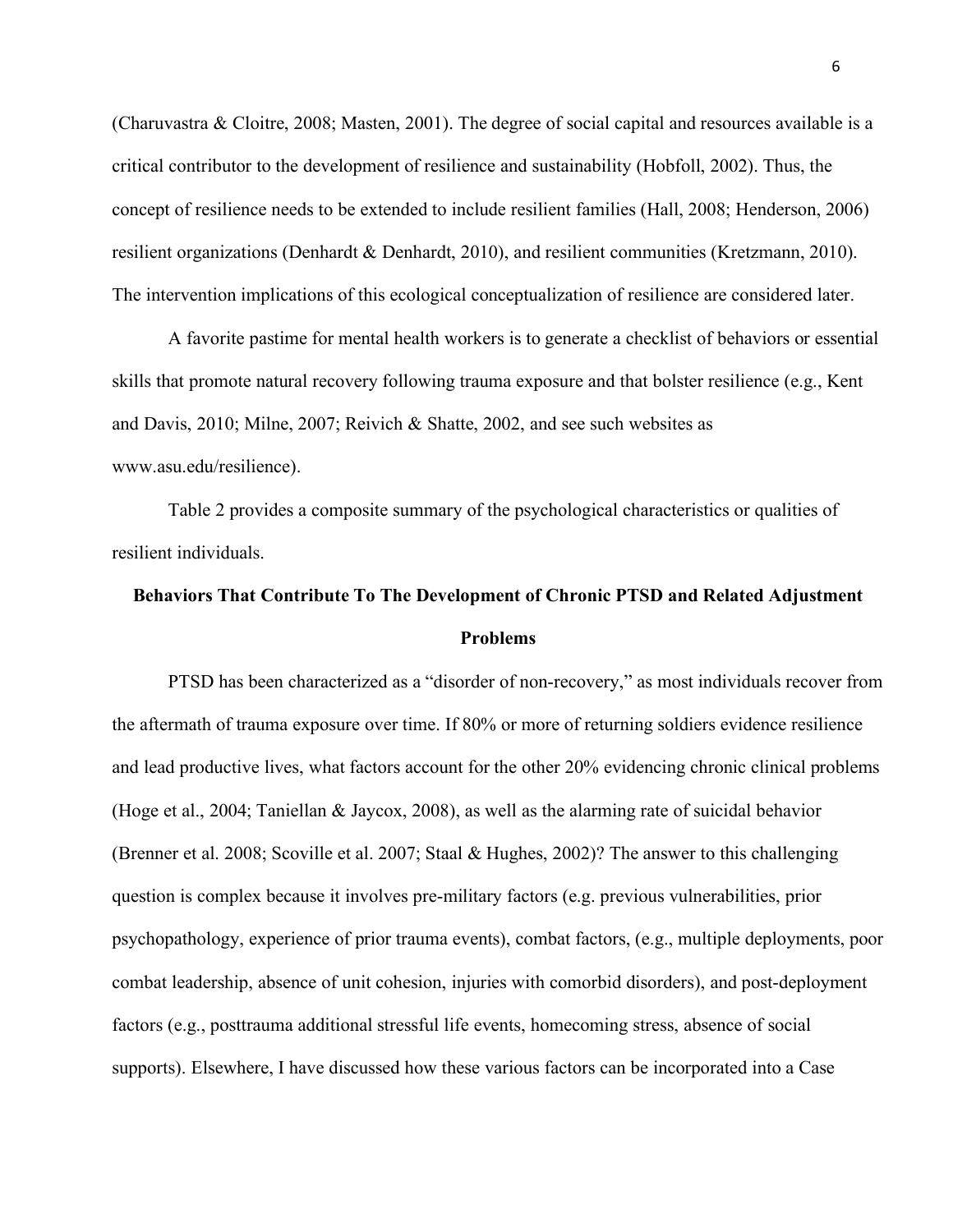Conceptualization Model that informs both assessment and treatment decision making (Meichenbaum, 2009b).

Presently, the focus is on what returning soldiers and significant others in their lives have TO DO and NOT DO in order to develop and maintain chronic adjustment problems. I then consider the implications for resiliency training programs. The list of self-sustaining factors and processes identified in Table 3 is informed by research findings of Ebert and Dyck (2004), Ehlers and Clark (2000), Folkman and Moskowitz, (2000), Harvey and Tummala-Narra (2007), Helgeson et al. (2006), King et al. (1998), Maeraker and Zoellner (2004), Pargament and Cummings (2010); Park and Folkman (1997), Smith and Alloy (2009), and Watkins (2008).

In the same way that there is no one pathway to resilience, there is no particular algorithm that contributes to the persistence of chronic PTSD and related problems. It is the combination of cognitive, emotional, behavioral, social, and spiritual processes that contribute to chronic PTSD and accompanying adjustment problems.

#### **Addressing the Psychological Needs of Soldiers**

The U.S. military has a long and successful tradition of implementing programs designed to identify, treat, and prevent war-related stress reactions. Since World War I, the military has implemented the doctrine of Combat Stress Control. At that time, the U.S. Army attached a psychiatrist to each Division with the role of advising command on the prevention of stress casualties and increasing the likelihood of return of soldiers to duty whenever possible.

In this tradition a number of pre-deployment, deployment, and post-deployment training programs, informational resources, and support agencies have been established (for example, see Military One Source and the Marine Corps website www.manpower.usmc.mil.com.) The Veterans Administration has also developed websites for returning soldiers and their family members designed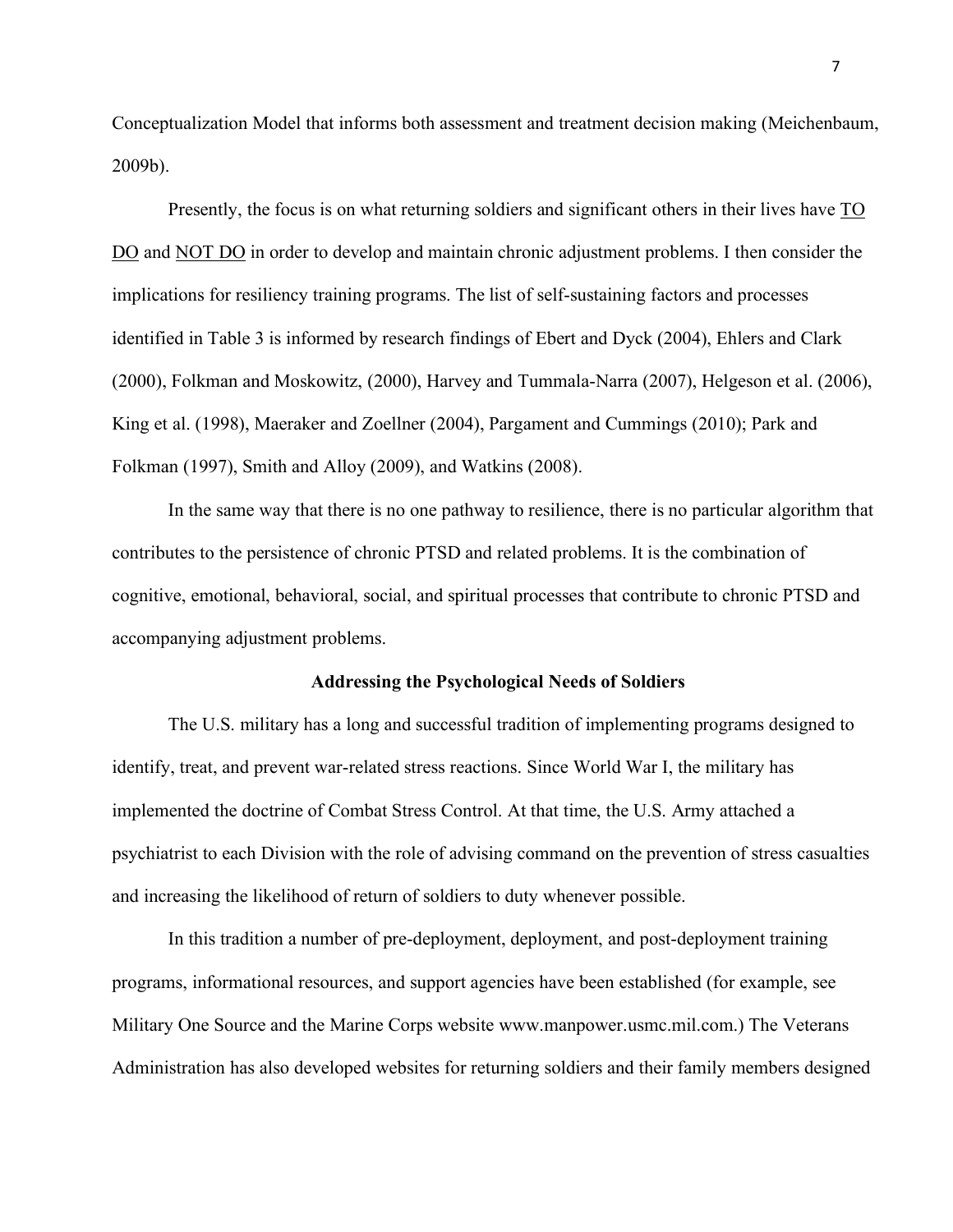to facilitate the transition to civilian life (www.mentalhealth.va.gov) and the RE-SET program  $(harold.kudler@va.gov)$ . Penk and Ainspan (2009) provide an extensive list of military and community-based programs and resources designed to address stress-related reactions in soldiers and their family members.

The most recent major effort in this tradition is the preventative program BATTLEMIND, developed by the Walter Reed Army Institute of Research led by Colonel Carl Castro (Castro, 2006; www.BATTLEMIND.army.mil). This program is designed to boost resilience before deployment and to help soldiers and their family members adjust to life back home. The warrior is taught that BATTLEMIND is an inner strength for facing fear and adversity in combat and for applying these skills in the transition to civilian life with courage and adaptability. The program includes selfdevelopment in four key areas of emotional, social, spiritual, and family well-being. There is a set of training modules implemented at 3 and 6 months following deployment, after the "honeymoon" homecoming period has ended. There has also been a parallel BATTLEMIND set of resilienceenhancing modules for spouses and family members.

BATTLEMIND is an acronym, in which each letter stands for a different set of coping skills that would help soldiers survive in combat but could prove problematic when carried over to life at home. Table 4 provides a description of the10 specific mental skills and how these strengths in combat could represent a "stuckness" problem when maintained in a civilian setting. The sentence

*"BATTLEMIND skills helped you survive in combat, but they can cause you problems if not adapted when you get home" (from Battlemind training brochure)* is an example of what is called "negative transfer." In working with members of the National Guard, we have identified what aspects of military life could be "positively transferred" back to civilian life. Table 5 summarizes the acronym H-SLIDER which reflects the character traits and mindset that soldiers bring home from combat. We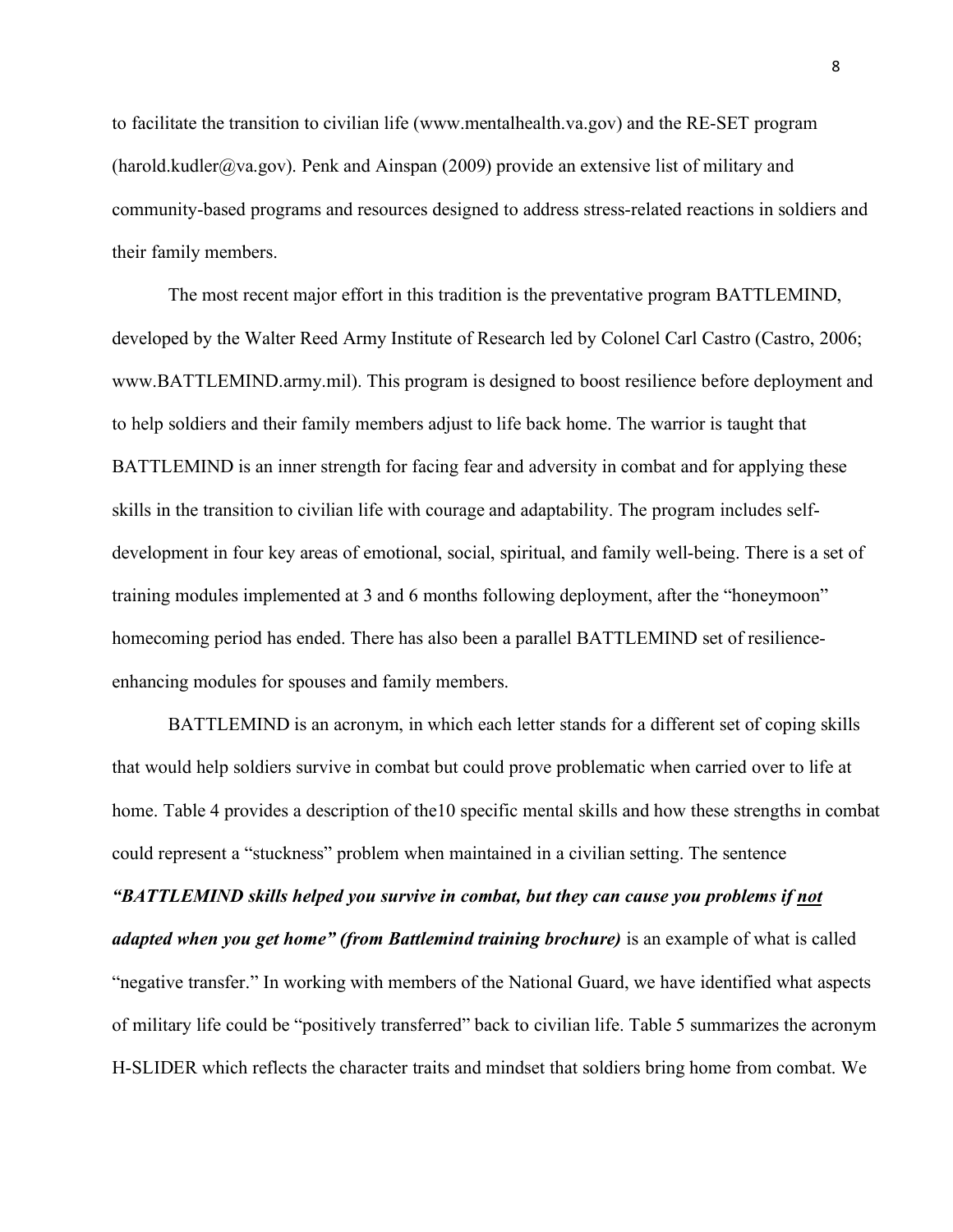have asked returning soldiers to share examples of these characteristics, "strengths," and lessons learned that can be posted on a website (www.warfighterdiaries.com) that soldiers can download to an iPod. There is an effort to make this website interactive so that soldiers and family members can submit their examples of "signs of resilience." This is an example of the "rest of the story," being told by returning soldiers.

The BATTLEMIND and H-SLIDER programs focus on soldiers relearning adaptive civilian habits that facilitate transition while retaining the discipline, safety habits, and mental focus that characterized them in combat. Moreover, returning soldiers could make a "gift" of their ennobling experiences to civilians.

Although the initial results of the BATTLEMIND program have been encouraging, more comprehensive evaluations are warranted. These evaluations have included interventions that compare large and small group Battlemind training versus stress education classes (Adler, Bliese, McGurk, Hoge & Castro, 2009).

Most recently, the urgency for preventative resiliency training has been highlighted by the high incidence of suicides in the military (Brenner et al., 2008; Scoville et al., 2007; Selby et al., 2010). Army Chief of Staff General George Casey Jr. has initiated a "comprehensive soldier fitness program" with a budget of \$120 million. This program is designed to address physical, emotional, social, spiritual, and family needs. This program addresses bringing "mental fitness" up to the level of effort for developing physical fitness and provides soldiers and family members with the skills and attitudes they need to be more resilient (Mash et al. 2011).

 What have we learned from the literature reviewed in this chapter that can be applied to improving resiliency training programs and reducing PTSD and related adjustment problems?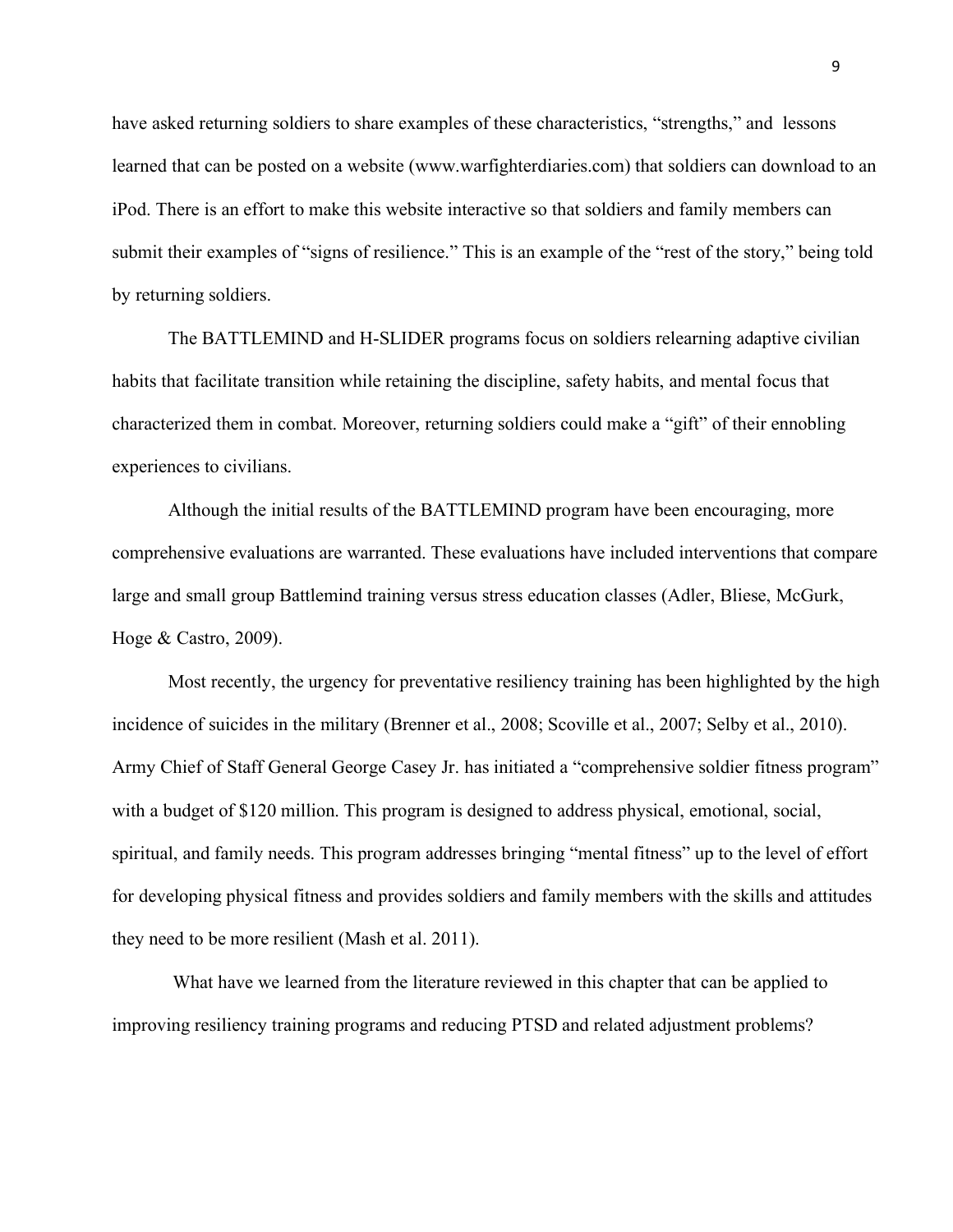#### **Intervention Implications For Resiliency Training Programs**

Space limits my full discussion of each of these training implications, so they are enumerated in a training checklist manner.

- 1. Because resilience develops gradually and varies across response domains and contexts, resiliency training programs need to be implemented across the entire deployment cycle, from pre-deployment through redeployment. Each phase has its own unique set of task demands that require distinct resilience skills. Anticipatory problem solving, proactive coping efforts, and stress inoculation skills training procedures can be built into the training regimen (Meichenbaum, 2006, 2007).
- 2. Because the basic building block of resilience is social relationships, family members need to be included from the outset of any training program, and "rear guard" interventions need to be maintained throughout the entire deployment cycle and tailored to whether one is dealing with the family members of active-duty or National Guard members. Israeli studies found that the strongest factor that distinguished between soldiers who were decorated for heroic acts and soldiers who were battle casualties was how many and how well they handled home-front stressors (e.g., "Dear John" letters, sick parent or child, bad debts). Worrying about what was going on back home, distracted soldiers from focusing on the demands of combat (Solomon, Waysman, Neria, Orly, Schwarzwald & Wiener, 1999; Zakin et al., 2003).
- 3. Because the deployment of resilience is so contextually and ecologically influenced, there needs to be an equal emphasis on creating resilience-engendering organizations and communities. Any attempts by the military to bolster soldiers' psychological and mental fitness needs to focus on organizational issues such as removing barriers to and stigma about helpseeking behaviors, reduction of sexual harassment and abuse, provision of support services,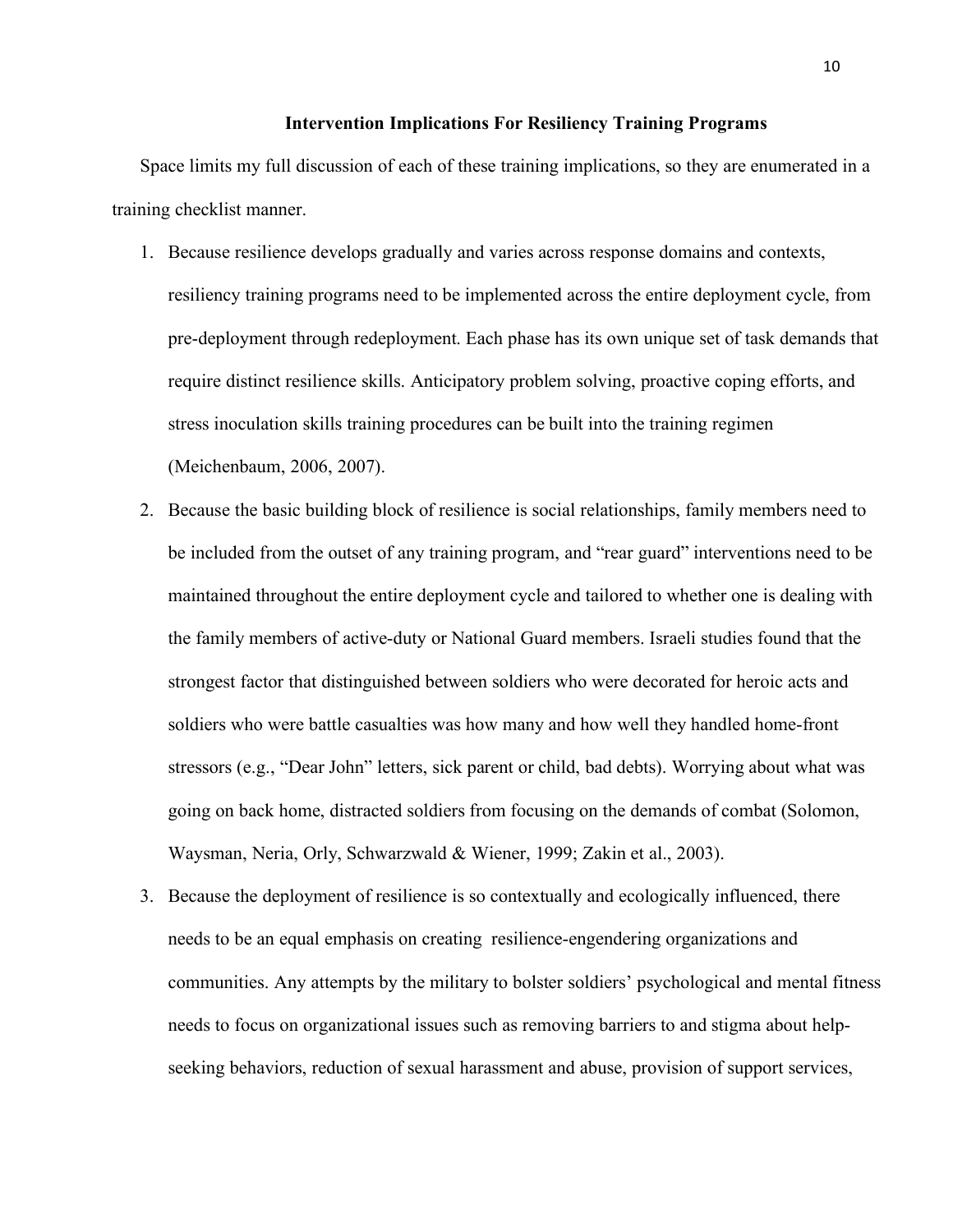adequate time periods between deployments, reduction of the number of multiple deployments, improved combat leadership, increased level of unit cohesion, and the like.

# The Mental Health Advisory Team (2008) reported that *"positive leadership may be the panacea or silver bullet for sustaining the mental health and well-being of the deployed*

*forces" (p. 79).* Soldiers who became casualties of war were more often committed to battle with strangers, whereas those who proved to be "heroes" fought alongside unit members they knew well, trained with and felt responsible for and in whom they took special pride and depended upon. High unit cohesion and good leadership that elicits confidence, provides good communication, and instills a belief in the objectives of the mission have been found to nurture resilience. The Marine Corps website provides multiple examples of such organizational features that contribute to resilience, even going back to Julius Caesar's famous and elite Tenth Unit which wore the Golden Eagle standard insignia. What keeps soldiers in battle and willing to face the fear of death and injury is, above all else, their loyalty to their fellow soldiers. Once again, it is personal bonding that is the backbone of resilience training.

Any resiliency training program needs to be focused upon the various levels of the organization, from the top down (Nash, Krantz, Stein, Westphal & Litz, 2011). Just teaching frontline soldiers a variety of coping skills without changing the organizational supports will have limited benefits. Moreover, community networks of former veterans and others can help returning service members with readjustment.

4. Because soldiers enter the service with varied pre-existing vulnerabilities and specific needs (e.g., dual military families, single parents, prior psychopathology, trauma exposure, and the like), there is a need to be able to tailor and individualize resiliency training programs. Research has indicated that soldiers with low levels of psychological health prior to combat had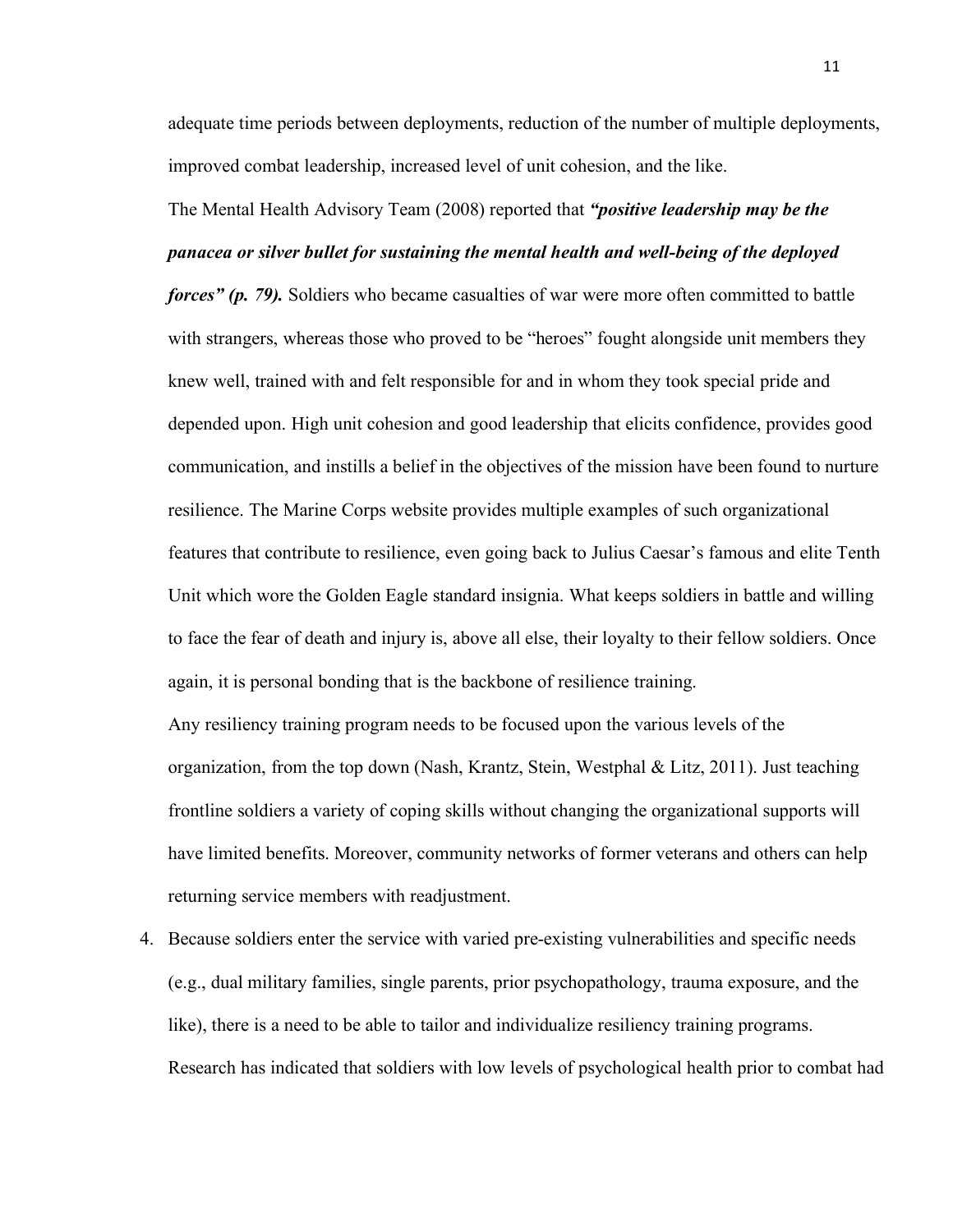2 - 3 times the risk of developing PTSD after deployment compared to those with higher baseline mental health behaviors (King et al., 1998; Southwick et al., 2005).

- 5. Because research indicates the variety of risk and protective factors and the mechanisms that distinguish resilient individuals (80%) from those (20%) who become combat casualties, there is a need to educate and incorporate these factors into training and treatment and to change the social norm and expectations about the outcome of military service. There is an urgent need to educate the media so they do not "sensationalize" combat casualties. Perhaps in the future PBS Frontline will tell "the rest of the story" about resilience. This educational information about resilience can also be built into assessment and training programs. For example, when soldiers return from combat they presently are assessed routinely on the Post Deployment Health Assessment (PDHA) and then Post Deployment Health Reassessment (PDHRA). I am presently working with the National Guard in developing a computer-based self-assessment checklist of resiliency-enhancing activities in the physical, interpersonal, emotional, cognitive, behavioral and spiritual areas, each accompanied by modeling films of soldiers discussing and demonstrating these coping skills in action. There is a need to build practical measures of resiliency into the military assessment routine. As the adage goes, "What gets measured, gets implemented." The inclusion of such tools conveys an expectation that resilience is the norm.
- 6. Because the incidence of PTSD, suicidality and related adjustment problems persist despite the innumerable intervention programs and advice books for returning soldiers and their family members, there is a need for a careful analysis of why these programs are not more effective (i.e., , see programs and books by Armstrong et al., 2006; Drescher et al., 2004, 2009; Fava, 1994; Frankl, 1984; Hall, 2008; Lepore & Smyth, 2006; Litz et al. 2007; Litz & Schlenger, 2009; Lyubomirsky, 2008; Maddi, 1999; Matthews, 2009; Moore & Kennedy, 2010; Reivich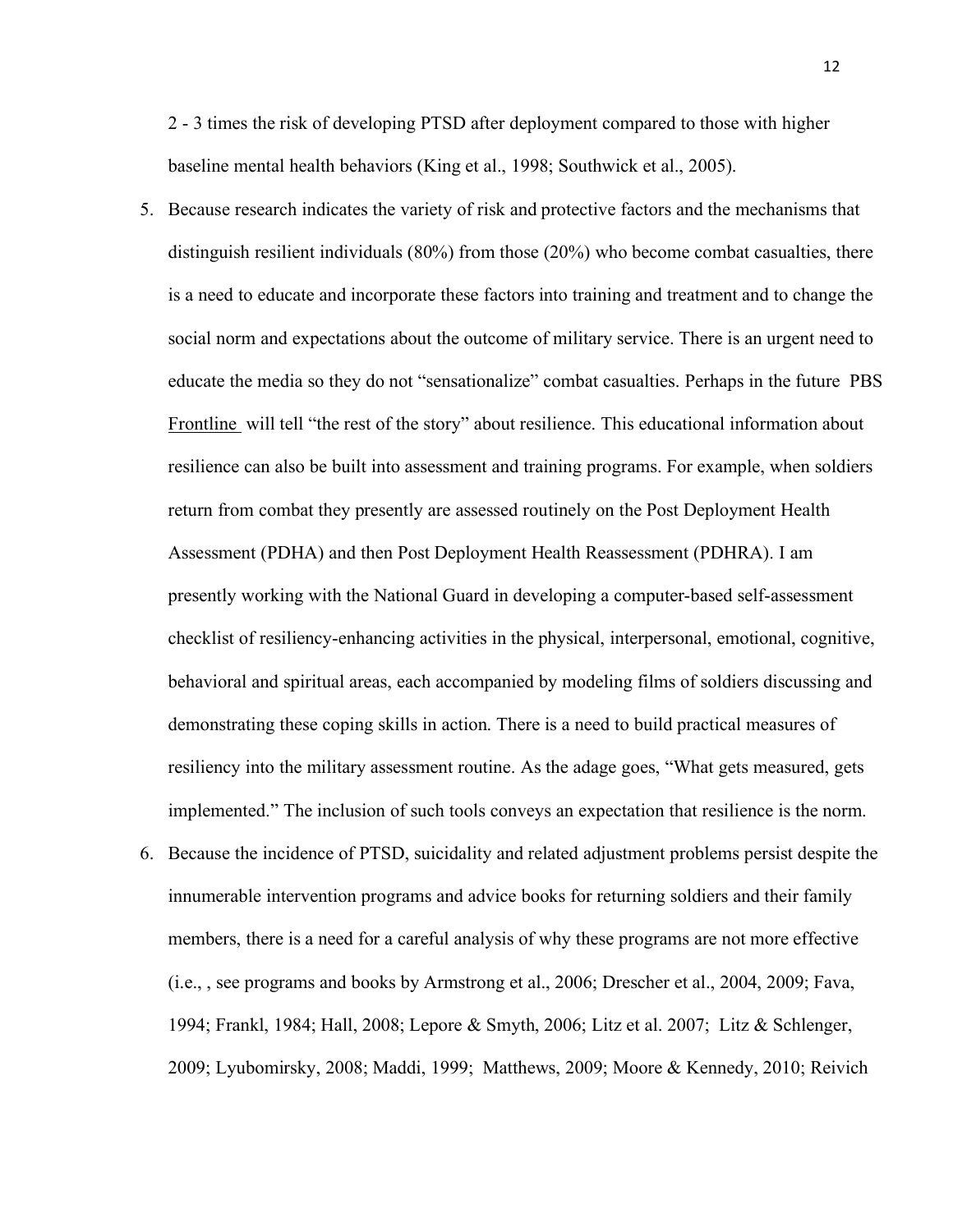& Shatte, 2002; Seligman et al., 2005; Skovholt, 2001; Slone & Friedman, 2008; Taylor, 2009; Tick, 2005; and many others). The question is why aren't these multiple resources more effective in reaching those who are most high risk? There is a need to make this useful information more accessible and user-friendly. There is a need to conduct a barrier analysis of what gets in the way of implementing resilience-enhancing skills. Research on predictors of combat casualties indicates that it is not the personality characteristics of the individual soldiers but rather the social contextual factors that undermine their implementation (Reich et al. 2010). Moreover, when such resiliency training programs are conducted, there is an explicit need not to just "train and hope" for generalization and maintenance of treatment effects, but to explicitly build into the training regimen explicit guidelines to enhance the likelihood of transfer (*see www.melissainstitute.org* for an enumeration of ways to conduct such training programs).

Finally, when we consider one of the more effective means of treating soldiers with PTSD, namely, cognitive-behavioral therapy (CBT), it is worth concluding with the observation offered by Brewin and Holmes (2003). They propose that CBT interventions do not directly modify negative information in memory; but rather, they influence the relative retrievability of the different meanings in memory. It is the strengthening of positive representations that are in retrieval competition with negative representations that is the major target of cognitive-behavioral interventions. In short, CBT challenges, cajoles, assists, and nurtures the recall and implementation of a different narrative of resilience, of strengths, courage and adaptability that is the norm following trauma exposure. This is the story that PBS Frontline needs to tell and retell.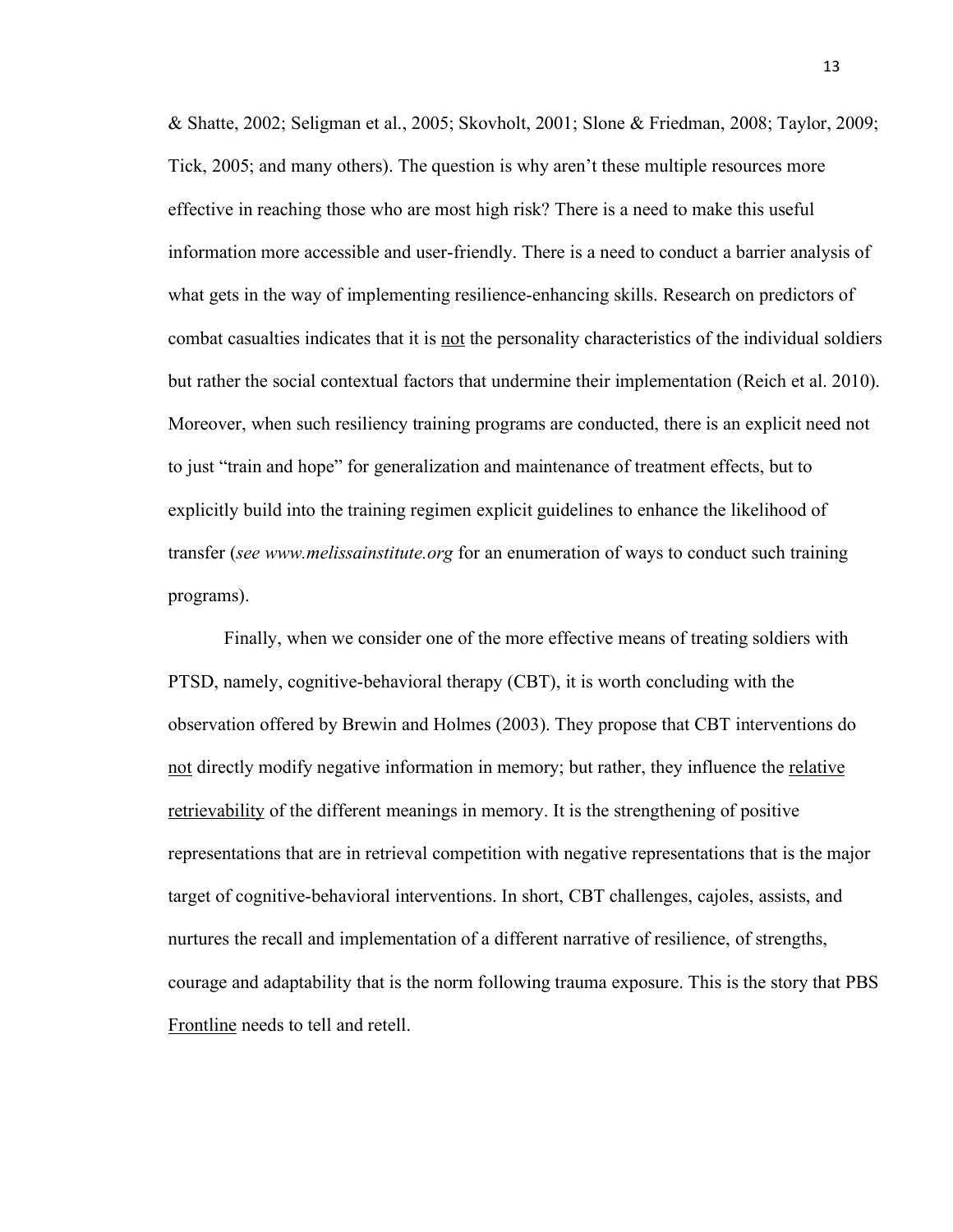#### **ILLUSTRATIVE DATA OF RESILIENCE IN RETURNING WARRIORS**

- Research has continually shown that from the time of World War I, veterans as a group resume normal lives, are less likely to be incarcerated, have higher education and generally achieve more success upon return to the civilian world than do their nonserving peers (Grossman & Christensen, 2007; Reich et al., 2010).
- Following combat exposure, somewhere between 10 and 20% of soldiers may evidence PTSD, depression, anxiety and related problems. But the majority (>80%) do not (Hoge at al., 2004; Litz, 2007; Tanielian & Jaycox, 2008).
- The majority of Vietnam veterans (70%) appraised the impact of their service on their present lives as "mainly positive." Over 40% of the veterans felt that the war's influence was still highly important in their lives. (Dohrenwend et al., 2004; Elder & Clipp, 1989; Fontana & Rosenheck, 1998).
- The vast majority of Vietnam veterans were as well adjusted as or even more successful than their nonserving civilian peers (Burkett & Whitely, 1998; Dohrenwend et al. 2006).
- Studies of enlisted service members in Vietnam indicated that 10 to 15% used narcotics, but follow-up assessments back home indicated only an incidence of 1% of continual addictive behaviors (Robins et al. 1974; Burkett & Whitely, 1998).
- In fact, many soldiers report experiencing "combat flow" and enhanced meaning and comradeship ("band of brothers") as a result of their combat experience. They report feeling an energized focus, full involvement ("in the zone, or groove," "on the ball"), heightened pride and patriotism as a result of their military experience (Harari, 2008; Schok et al. 2008).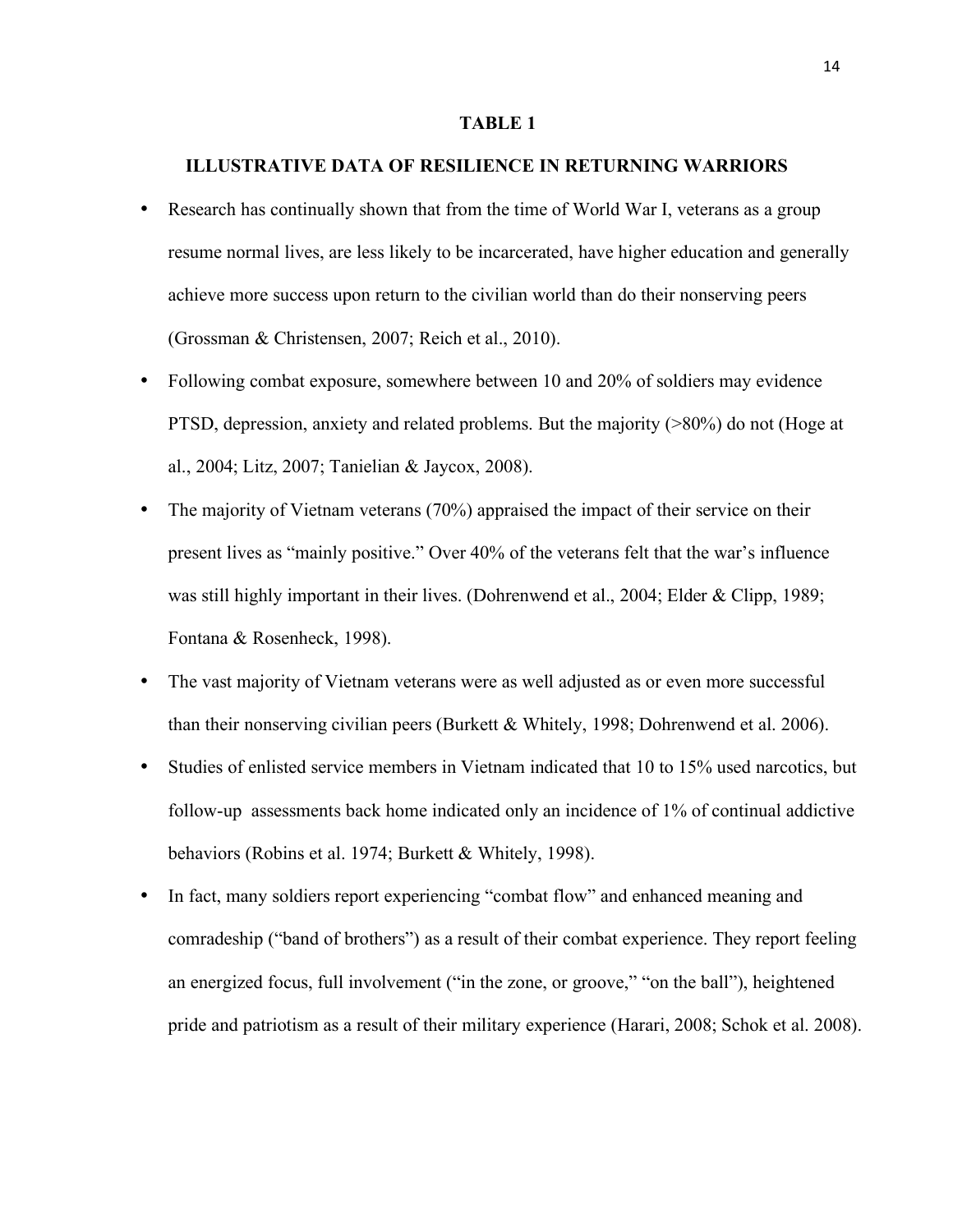- A study of soldiers and families in Operation Desert Storm found that 62 to 73% of respondents felt that they had readjusted to family life within 1 month after return home; 17% to 21% had readjusted after several months; and only 8 to 17% were still adjusting two years after return (single parents being the largest group) (Caliber Associates, 2007).
- A survey of army spouses indicated that some 58% believed that deployment had strengthened their marriages, that 31% believed it had no effect, and that only 10% felt it had weakened their marriages. (Caliber Associates, 2007; Henderson, 2006).
- Although deployment can be quite stressful, many families report that outcomes of these deployments have included the development of new skills and competencies, as well as a sense of independence and self-reliance. (Caliber Associates, 2007; Hall, 2008).
- Children in military families are typically resilient even after experiencing significant trauma and family deaths (Morgillo-Freeman et al. 2009).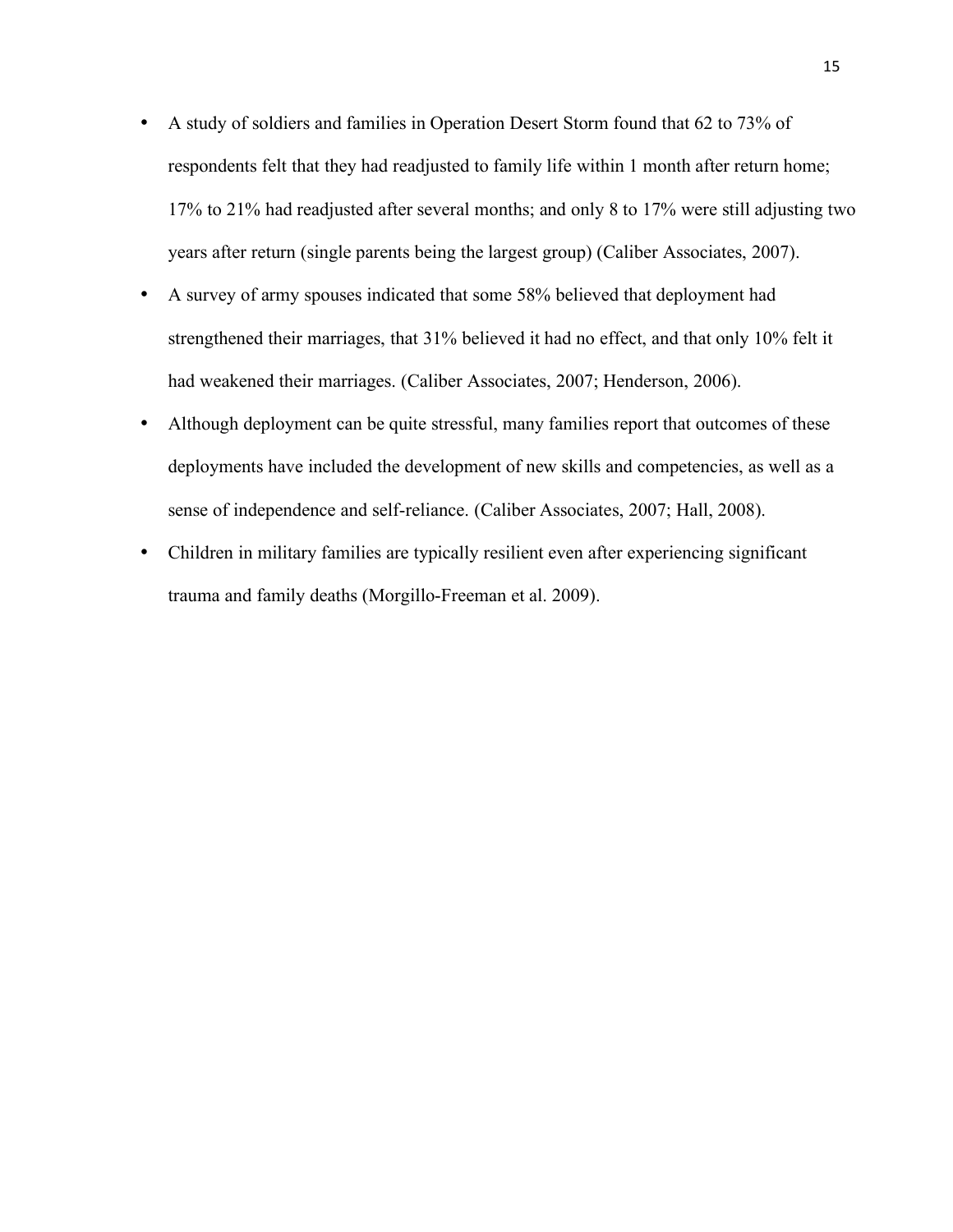## **Psychological Characteristics of Resilient Individuals**

## Experience of Positive Emotions and Regulation of Strong Negative Emotions

Being realistically optimistic, hopeful, able to laugh at oneself, humor, courage, able to face one's fears and manage emotions. Positive expectations about the future. Positive self-image. Build on existing strengths, talents and social supports.

## Adaptive Task-Oriented Coping Style

Able to match one's coping skills - - namely direst action present-focused and emotionally palliativeacceptance with the demands of the situation. Able to actively seek help and garner social supports. Having a resilient role model, even a heroic figure who can act as a mentor. Have self-efficacy and a belief that one can control one's environment effectively. Self-confidence. Seeking out new and challenging experiences out of one's "comfort zone" and evidence "grit" or the perserverance and passion to pursue long-term goals.

## Cognitive Flexibility

Able to reframe, redefine, restory, find benefits, engage in social problem solving and alternative thinking to adaptively meet changing demands and handle transitional stressors.

## Meaning-Making

Able to create meaning and a purpose in life; survivor's mission. Using one's faith, spirituality and values as a "moral compass." Being altruistic and making a "gift" of one's experience. Sharing one's story. Having a general sense of trust in others.

## Keeping Fit and Safe

Exercise, follow a routine, reduce risks, avoid unsafe high-risk behaviors (substance abuse, chasing "adrenaline rush" activities)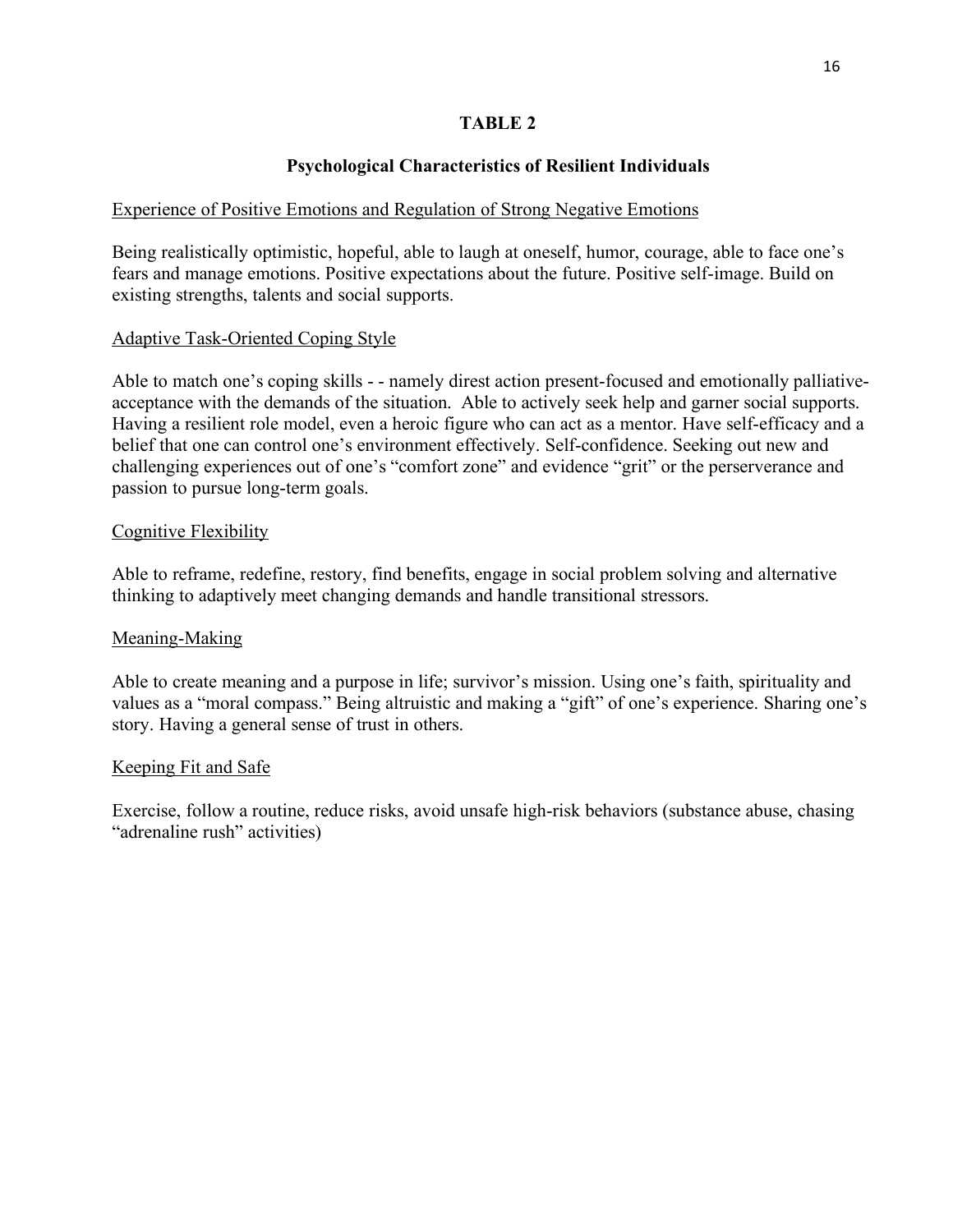## **"HOW TO" DEVELOP PERSISTENT PTSD and RELATED ADJUSTMENT PROBLEMS**

#### At the Cognitive Level

Engage in self-focused, "mental defeating" type of thinking. Perspective that one has lost autonomy as a human being, lost the will to exert control and maintain identity, lost the belief that one has a "free will." "See oneself as a victim," controlled by uninvited thoughts, feelings, and circumstances, continually vulnerable, unlovable, undesirable, unworthy. Use dramatic metaphors that reinforce this style of thinking. "I am a prisoner of the past," "entrapped," "contaminated," "damaged goods," "a doormat," "a pariah." A form of mental exhaustion, mental weariness.

Hold erroneous beliefs that changes are permanent, the world is unsafe, and unpredictable, and that people are untrustworthy. Hold a negative, foreshortened view of the future and the belief that life has lost its meaning.

Engage in self-berating, self-condemnation, self-derogatory "story telling" to oneself and to others (i.e., self blame, guilt-engendering hindsight, biased thinking; anger-engendering thoughts, viewing provocations as being done "on purpose").

Engage in upward social comparisons, so one compares poorly in one's coping abilities. Be preoccupied with what others think of oneself. Engage in comparison of self versus others; before versus now; now versus what might have been.

Ruminate repeatedly; dwell on, focus on, brood, pine over losses, "near miss" experiences. Replay over and over one's concerns about the causes, consequences, and symptoms related to negative affect and losses. Use repetitive thinking cycles ("loss spiral").

Engage in contrafactual thinking, repeating "If only" statements and asking "Why me" questions for which there are no satisfactory answers.

Engage in avoidant thinking processes of deliberately suppressing thoughts, using distracting behaviors, using substances; avoidant coping behaviors and dissociation.

Have an over generalized memory and recall style that intensifies hopelessness and impairs problem solving. Have difficulty remembering specific positive experiences. Memories are fragmented, sensory driven and fail to integrate traumatic events into autobiographical memory or narrative.

Engage in "thinking traps"; for example, tunnel vision as evidenced in the failure to believe anything positive could result from trauma experience; confirmatory bias as evidenced in the failure to retrieve anything positive about one's self-identity or recall any positive coping memories of what one did to survive or what one is still able to accomplish "in spite of" victimization; mind reading, over generalizing, personalizing, jumping to conclusions, catastrophizing; "sweating the small stuff;" and emotional reasoning, such as viewing failures and lapses as "end points."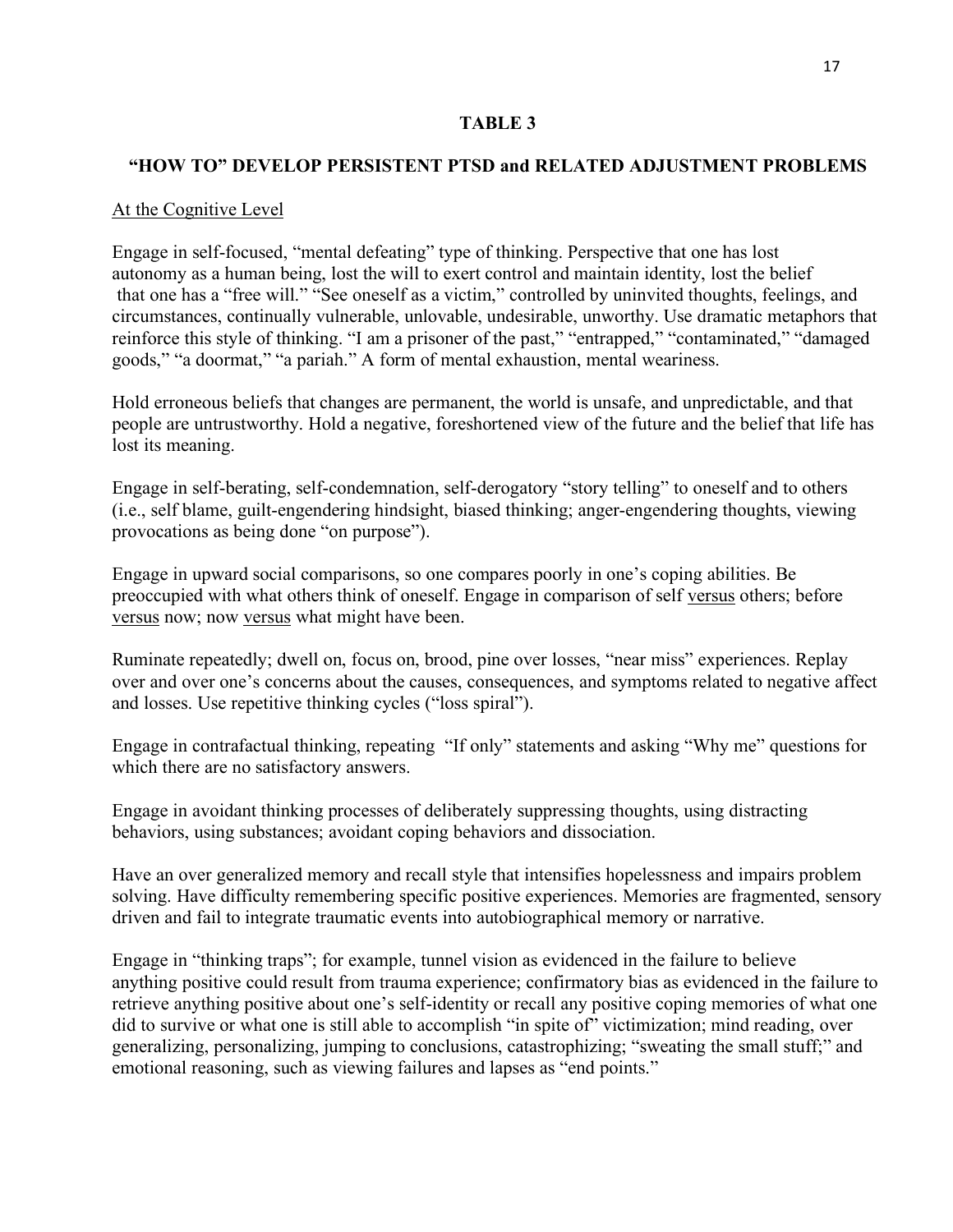Evidence "stuckness'" in one's thinking processes and behavior. Respond to new situations in postdeployment settings "as if" one were still in combat (misperceive threats).

## At the Emotional Level

Engage in emotional avoidance strategies ("pine over losses", deny your feelings and the possible consequences).

Intensify your fears and anger.

Experience guilt (hindsight bias), shame, complicated grief, demoralization.

Fail to engage in grief work that honors and memorializes loved ones or buddies who were lost.

Fail to share or disclose feelings, process traumatic memories. Focus on "hot spots" and "stuck points."

## At the Behavioral Level

Engage in avoidant behaviors of trauma-related feelings, thoughts, reminders, activities and situations; dissociating behaviors.

Be continually hyper-vigilant, overestimating the likelihood and severity of danger.

Engage in safety behaviors that interfere with the disconfirmation of emotional beliefs and the processing ("restorying") of trauma-related memories and beliefs.

Engage in delay-seeking behaviors. Avoid seeking help. Keep secrets and "clam up."

Engage in high risk-taking behaviors; chasing the "adrenaline rush" in an unsafe fashion; put oneself at risk for revictimization.

Engage in health-compromising behaviors (smoking, substance abuse as a form of self-medication, lack of exercise, sleep disturbance that goes untreated, poor diet, dependence on energy drinks, abandonment of healthy behavioral routines).

Engage in self-handicapping behaviors ("excuse-making"), failure-avoidance behaviors.

Use passive, disengaged coping behaviors, social withdrawal, resigned acceptance, wishful thinking, and emotional distancing.

## At the Social Level

Withdraw, isolate oneself, detach from others.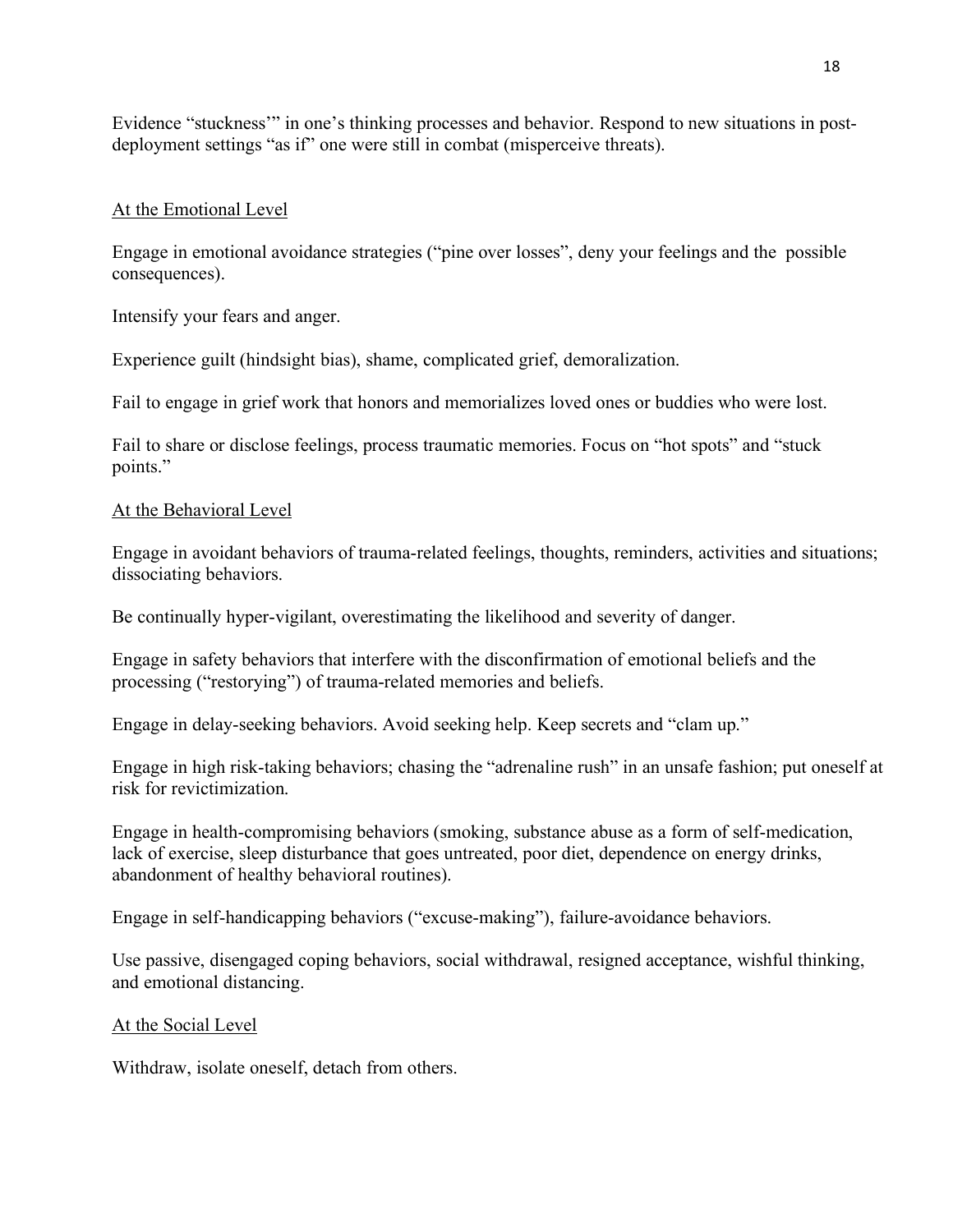Perceive oneself as being unwanted, a "burden"; thwarted belongingness, distrusting others ("no one cares," "no one understands," "no one can be trusted").

Associate with peers and family members who reinforce and support maladaptive behaviors. Put oneself in high-risk situations.

Experience an unsupportive and indifferent social environment (i.e., critical, intrusive, unsympathetic- - offering "moving on" statements).

Fail to seek social support or help, such as peer-related groups, chaplain services, or professional assistance.

At the Spiritual Level

Fail to use one's faith or religion as a means of coping.

Have a "spiritual struggle" and view God as having punished and abandoned one.

Use negative spiritual coping responses. Relinquish actions to a higher power, plead for miracles or divine intervention; become angry with God; demanding.

Experience "moral injuries" that compromise values. Lose one's "moral compass" and "shatterproof beliefs," experience a "soul wound."

Avoid contact with members of religious orders.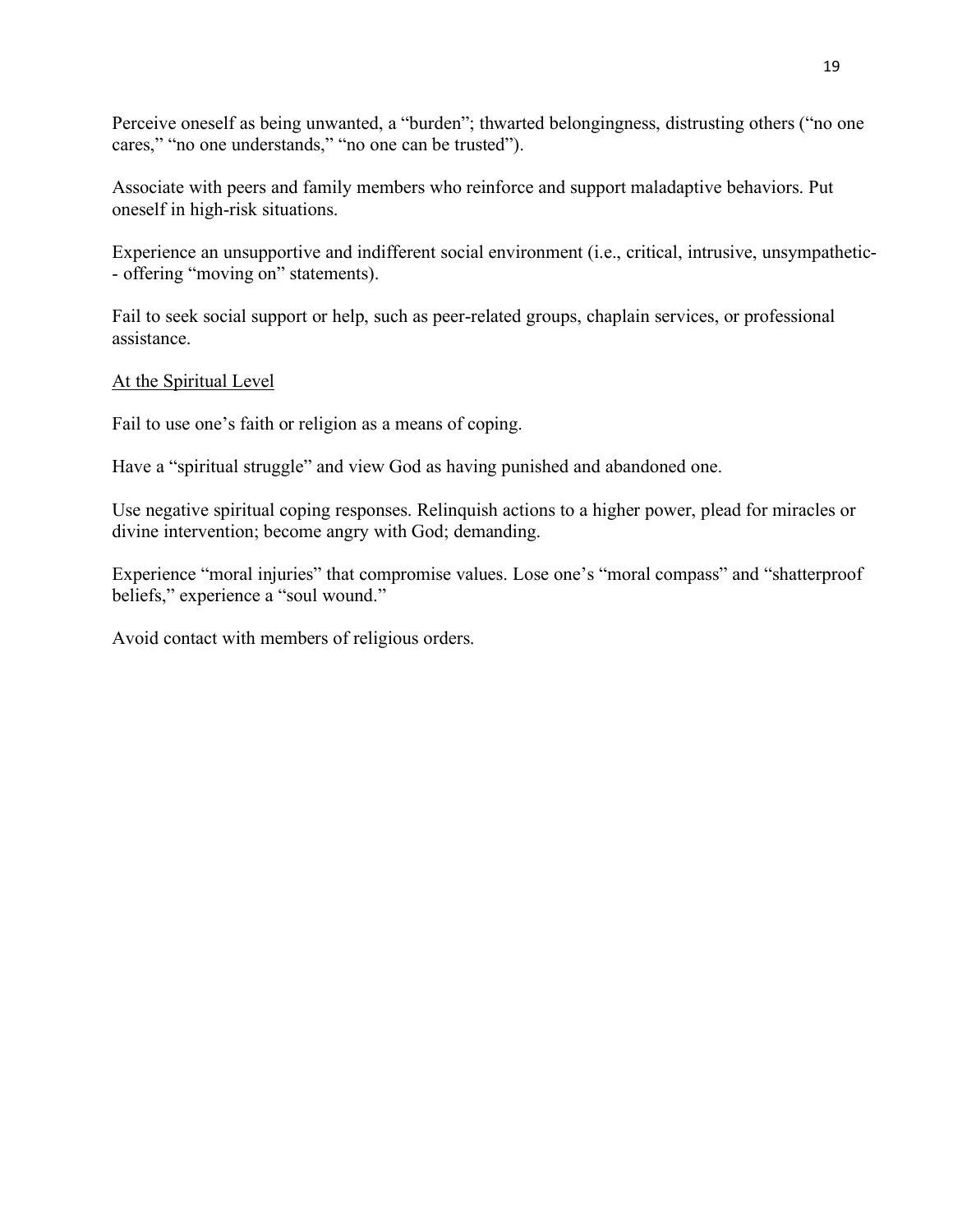## **TABLE 4 B-A-T-T-L-E-M-I-N-D**

- Buddies (cohesion) versus. withdrawal
- Accountability versus controlling
- Targeted aggression versus inappropriate aggression
- Tactical awareness versus hypervigilance
- Lethally armed versus "locked and loaded"
- Emotional control versus anger/detachment
- Mission operational security versus secretiveness
- Individual responsibility versus guilt
- Non-defensive (combat) driving versus aggressive driving
- Discipline versus conflict

Note: From a Battlemind Training Brochure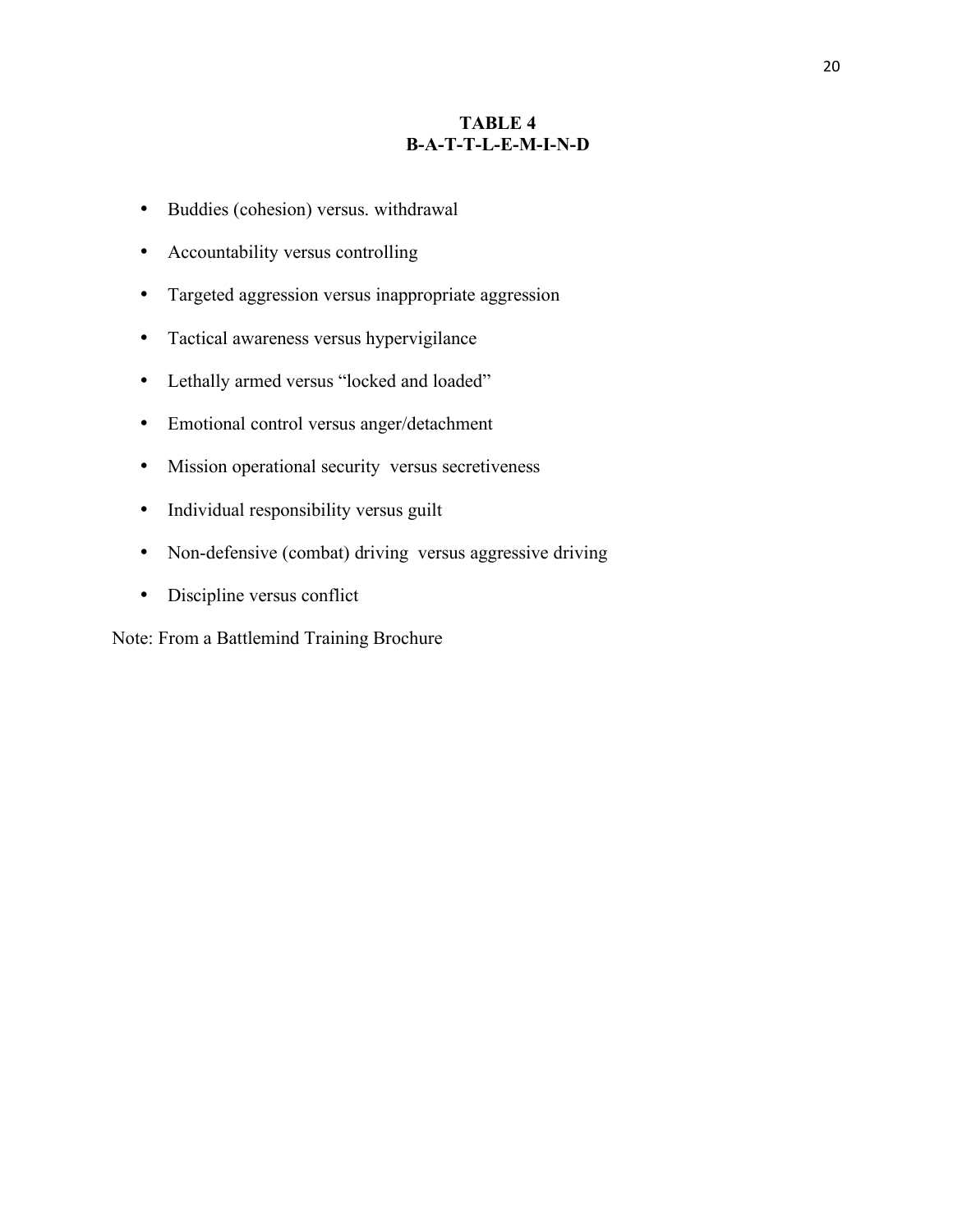#### **H - SLIDER**

#### **Warriors' Character Traits and Mindset Brought Home from Combat**

- **H - Honor**, hard work, honesty, hardiness
- **S - Selfless service,** sacrifice, subordinate self to the group. Commitment and accountability to one's comrades, which is more powerful than self-preservation.
- **L - Loyalty**, brotherhood, closeness, commitment to one's unit, "band of brothers", values and traditions of warriorhood, identification with group, service and country.
- **I - Integrity**, "grit", leadership, commitment to a higher cause, patriotism.
- **D - Duty**, dedication, discipline, sense of responsibility to others, commitment to mission, accomplishment, mental focus and learned safety habits; ability to be clear-minded, strategic and alert.
- **E** - courage, bravery, confidence, controlled aggression, pride, adaptability, valor, knowledge of how precious and fragile life is.
- **R - Respect**, readiness, responsibility, robustness and resilience.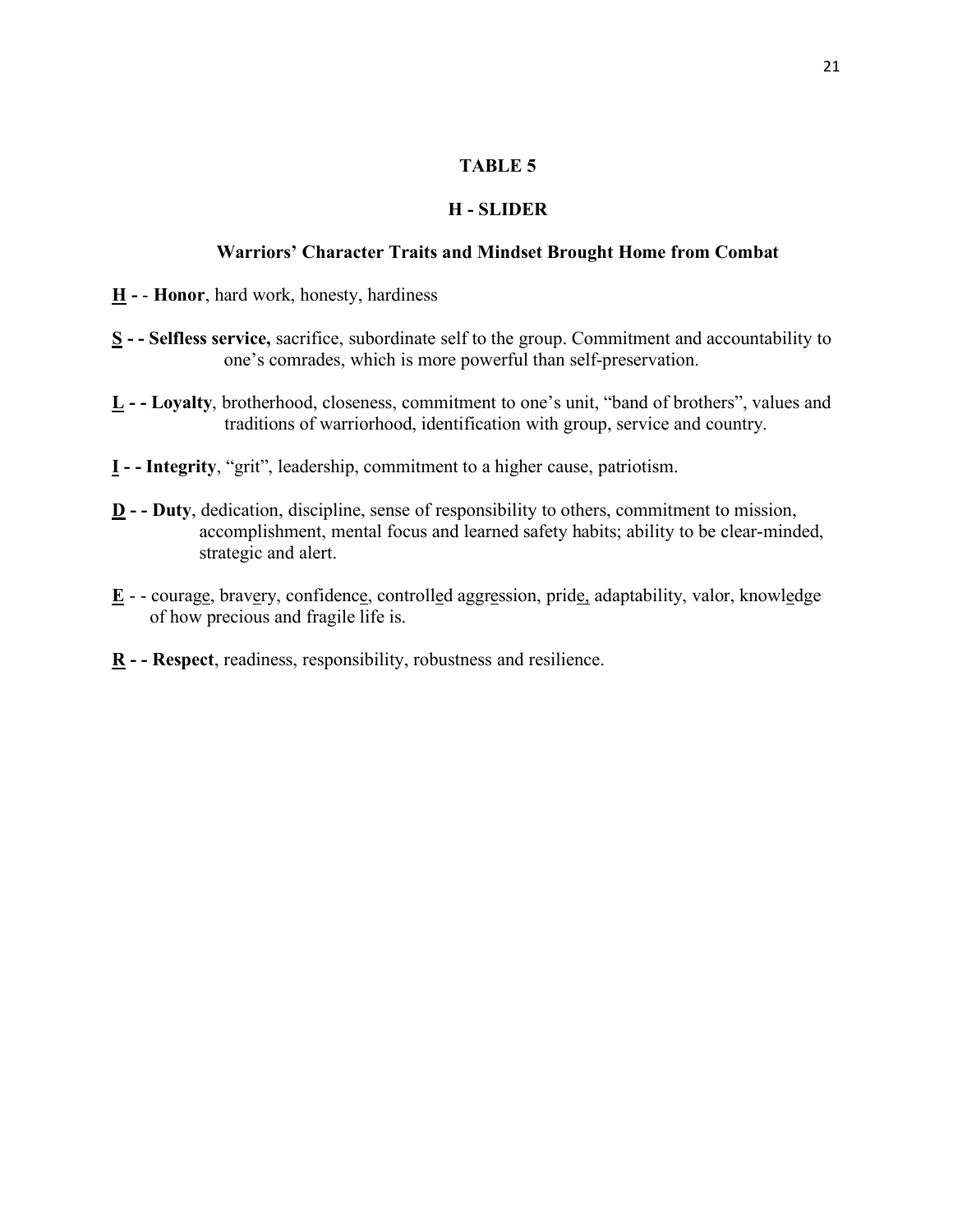#### **References**

- Adler, A.B., Bliese, P.D., McGurk, D., Hoge, C.W. & Castro, C.A. (2009). Battlemind debriefing and Battlemind training as early interventions with soldiers returning from Iraq: Randomization by platoon. Journal of Consulting and Clinical Psychology, 77, 928-940
- Antonovsky, A. (1987). Unravelling the mystery of health: How people manage stress and stay well. San Francisco: Jossey-Bass.
- Armstrong, K., Best, S., & Domenici, P. (2006). Courage after fire. Berkeley, CA: Ulysses Press.
- Bartone, P.T. (1999). Hardiness protects against war-related stress in Army reserve forces. Consulting Psychology Journal; Practice and Research, 51, 72-82.
- Benotsch, E.G., Brailey, K., Vasterling, J.J., Uddo, M., Constans, J.I., & Sutker, P.B. (2000). War zone stress, personal and environmental resources and PTSD symptoms in Gulf war veterans: A longitudinal study. Journal of Abnormal Psychology, 109, 205-213.
- Brenner, R.A., Gutierrez, P.M., & Cornette, M. M. (2008). A qualitative study of potential suicide risk factors in returning combat veterans. Journal of Mental Health Counselling, 30, 211-225.
- Brewin, C.R. & Holmes, E.A. (2003). Psychological theories of posttraumatic stress disorder. Clinical Psychology Review. 23, 339-376.
- Bonanno, G.A. (2004). Loss, trauma and human resilience: Have we underestimated the human capacity to thrive after extremely aversive events. American Psychologist, 59, 20-28.
- Burkett, B.G., & Whitley, G. (1998). Stolen Valour: How the Vietnam generation was robbed of its heroes and its history. Dallas, TX: Verity Press.
- Caliber Associates (2007). What we know about Army families. (Prepared for the Family and Morale, Welfare, Recreation Command). Fairfax, VA: Author.
- Calhoun, L.G. & Tedeschi, R.G. (Eds). (2006). Handbook of posttraumatic growth: Research and practice. Mahwah, NJ: Erlbaum Associates.
- Castro, C. (2006). BATTLEMIND., Walter Reed Army Medical Center. Washington, DC: WRAIR Land Combat Study Team
- Charuvastra, A. & Cloitre, M. (2008). Social support and posttraumatic stress disorder. Annual Review of Psychology, 59, 301-328.
- Denhardt, J. & Denhardt, R. (2010). Building organizational resilience and adaptive management. In J.W. Reich, A.J. Zautra & J.S. Hall (Eds.) Handbook of adult resilience (pp. 333-349). New York: Guilford Press.
- Dohrenwend, B.P., Turner, J.B., Turk, N.A., Adams, B., Koenen, K.C. & Marshall, R.D. (2006). The psychological risks of Vietnam for U.S. veterans: A revisit with new data and methods. Science, 313, 979-982.
- Dohrenwend, B.P., Neria, Y., Turner, J.B., Turse, N., Marshall, R. & Lewis-Fernandez, R. (2004). Positive tertiary appraisals and post-traumatic stress disorder in U.S. male veterans of the war in Vietnam: The roles of positive affirmation, positive reformulation and defensive denial. Journal of Consulting and Clinical Psychology, 3, 417-433.
- Drescher, K.D., Burgoyne, M., Curran, E., Lovato, L., Carran, E., Pivar, I. & Foy, D. (2009). Issues of grief, loss, honor and remembrance: Spirituality and work with military personnel and their families. In S. Morgillo Freeman, B.A. Moore & A. Freeman (Eds.). Living and surviving in Harm's way. (pp. 437-465). New York: Routledge.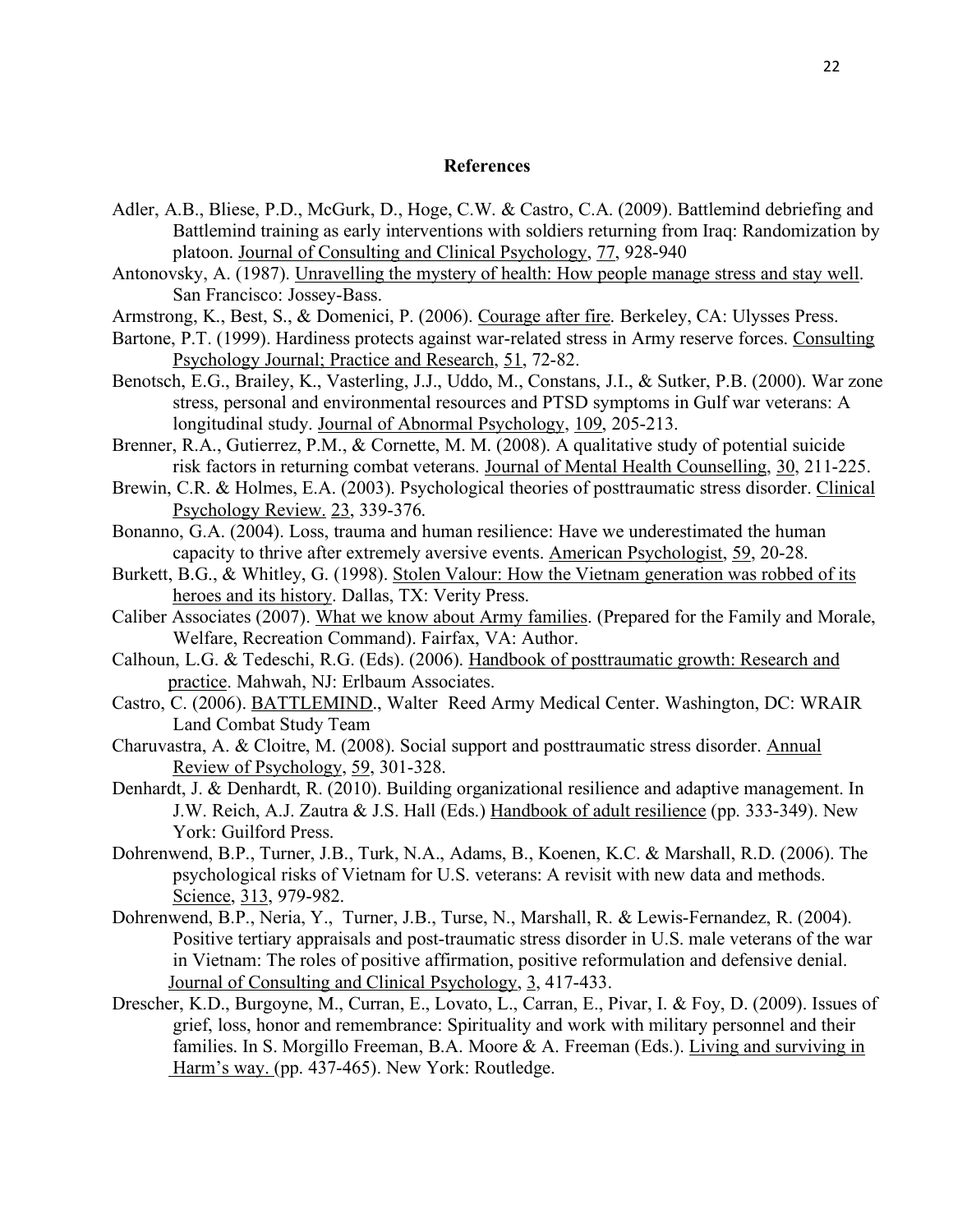- Drescher, K. D., & Ramirez, G. (2004). Spirituality and trauma. Development of a group therapy module. Group Journal, 28, 71-87.
- Ebert, A., & Dyck, M. (2004). The experience of mental death: The core feature of Complex Posttraumatic Stress Disorder. Clinical Psychology Review, 24, 617-636.
- Ehlers, A., & Clark, D.M. (2000). A cognitive model of posttraumatic stress disorder. Behaviour Research and Therapy, 38, 319-345.
- Elder, G.H. Jr. & Clipp, E.C. (1989). Combat experience and emotional health: Impairment and resilience in later life. Journal of Personality, 57, 310-341.
- Erbes, C., Eberly, R., Dikel, T., Johnsen, E., Harris, I. & Enghdahl, B. (2005). Posttraumatic growth among American former prisoners of war. Traumatology, 11, 285-295.
- Fava, G.A. (1994). Well-being therapy: Conceptual and technical issues. Psychotherapy and Psychosomatics, 68, 171-179.
- Folkman, S., & Moskowitz, J.T. (2000). Positive affect and the other side of coping. American Psychologist, 55, 647-654.
- Fontana, A., & Rosenheck, R. (1998). Psychological benefits and liabilities of traumatic exposure in the war zone. Journal of Traumatic Stress, 3, 485-503.
- Frankl, V.E. (1984). Man's search for meaning: An introduction to logotherapy (3<sup>rd</sup> ed.). New York: Touchstone.
- Grossman, D. & Christensen, B.W. (2007). On combat: The psychology and physiology of deadly conflict in war and peace. (2<sup>nd</sup> ed.). Bellville, II: PPCT Research.
- Harari, J.N. (2008). Combat flow. Military, political and ethical dimension of subjective well-being in war. Review of General Psychology, 12, (253-263).
- Haglund, M.E., Nestadt, J.S., Cooper, P.S., Southwick, S.M., & Charney, D.S. (2007). Psychobiological mechanisms of resilience: Relevance to prevention and treatment of stress-related psychopathology. Development and Psychopathology, 19, 889-920.
- Hall, L.K. (2008). Counseling military families. New York: Routledge.
- Harari, J.N. (2008). Combat flow. Military, political and ethical dimensions of subjective well-being in war. Review of General Psychology, 12, (253-263).
- Harvey, M.R., & Tummala-Narra, P. (Eds.) (2007). Sources and expressions of resiliency in trauma survivors: Ecological theory, multicultural practices. Binghamton, NY: Harvarth Press
- Helgeson, V.S., Reynolds, K.A. & Tomich, P.I. (2006). A meta-analytical review of benefit findings and growth. Journal of Conducting and Clinical Psychology, 74, 797-816.
- Henderson, K. (2006). While they're at war: The true story of American families on the home front. New York: Houghton Mofflin.
- Hobfoll, S.E. (2002). Social and psychological resources and adaptation. Review of General Psychology, 6, 307-324.
- Hoge, C.W., Castro, C., Messer, S., McGurk, D., Cotting, D.I. & Koffman, R.L. (2004). Combat duty in Iraq and Afghanistan, mental health problems and barriers to care. New England Journal of Medicine, 357, 13-22.
- Hunter, E.J., (1993). The Vietnam prisoner of war experience. In J.P. Wilson & B. Raphael (Eds.) International handbook of traumatic stress syndromes. (pp. 297-303). New York: Plenum Press.
- Johnson, H. & Thompson, A. (2008). The development and maintenance of post-traumatic stress disorder (PTSD) in civilian adult survivors of war trauma and torture: A review. Clinical Psychology Review, 28, 36-47.
- Kent, M., & Davis, M. C. (2010). Resilience interventions: The emergence of capacity building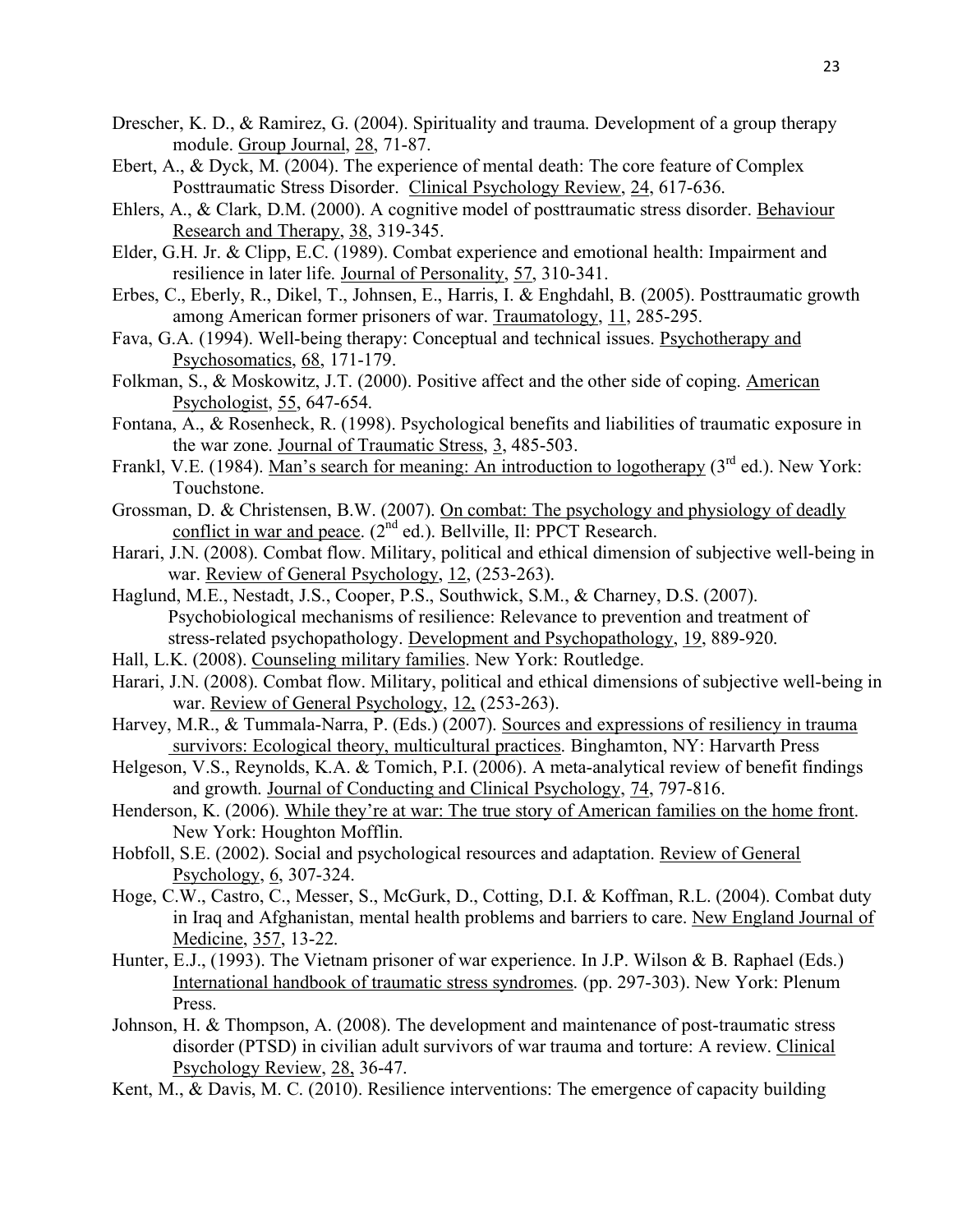programs and models of resilience. In J.W. Reich, A.J. Zautra and J.S. Hall (Eds). Handbook of adult resilience, (pp 427-449), New York: Guilford Press.

- Kessler, R.C., Davis, C.G. & Kendler, K.S. (1997). Childhood adversity and adult psychiatric disorder in the U.S. National Comorbidity Survey. Psychological Medicine, 27, 1101-1119.
- King, I.A., King, D.W., Fairbank, J.A., Keane, T.M. & Adams, G.A. (1998). Resilience-recovery factors in post-traumatic stress disorder among female and male Vietnam veterans: Hardiness, post-war social support, and additional stressful life events. Journal of Personality and Social Psychology, 74, 420-434.
- Kretzmann, J.P. (2010). Asset-based strategies for building resilient communities. In J.W. Reich, A.J. Zautra & J.S. Hall (Eds.), Handbook of adult resilience (pp. 484-495). New York: Guilford Press.
- Lepore, S.J., & Smyth, J.M. (Eds.) (2006). The writing cure: How expressive writing promotes health and emotional well-being. Washington, DC: American Psychological Association.
- Levin, A. (2006). PTSD not sufficient to explain responses to trauma. Psychiatric News, 41, 20.
- Litz, B.T. (2005). Has resilience to severe trauma been underestimated? American Psychologist, 60, 202.
- Litz, B.T. (2007). Research on the impact of military trauma: Current status and future directions. Military Psychology, 19, 217-238.
- Litz, B.T., Engel, C.C., Bryant, R.A. & Papa, A. (2007). A randomized, controlled proof-of-concept trial of an Internet-based, therapist-assisted self-management for posttraumatic stress disorder. American Journal of Psychiatry, 164, 1676-1683.
- Litz, B.T. & Schlenger, W.E. (2009). PTSD in service members and new veterans of the Iraq and Afghanistan wars: A bibliography and critique. PTSD Research Quarterly, 20, 2-8.
- Lyubomirsky, S. (2008). The how of happiness: A scientific approach to getting the life you want. New York: Penguin Press.
- Lyubomirsky, S. & Della Porta, M.D. (2010). Boosting happiness, buttressing resilience: Results from cognitive and behavioral interventions. In J.W. Reich, A.J. Zautra, & J.S. Hall (Eds.). Handbook of adult resilience. (pp. 450-464). New York:Guilford Press.
- Maddi, S.R., (1999). The personality construct of hardness: Effects on experiences, coping and stress. Consulting Psychology Journal, Practice and Research, 51, 83-94.
- Maeraker, A., & Zoellner, T. (2004). The Janus face of self-perceived growth. Toward a two component model of posttraumatic growth. Psychological Inquiry, 15, 41-48.
- Mancini, A.D. & Bonanno, G.A. (2010). Resilience to potential trauma: Toward a lifespan approach. In J.Reich, A.J. Zautra, & J.S. Hall (Eds.) Handbook of adult resilience (pp. 258-280). New York: Guilford Press.
- Mash, W.P., Krantz., Stein, N., Westphal, R.J. & Litz, B. (2011). Comprehensive Soldier Fitness, Battlemind and the Stress Continuum Model: Military organizational approaches to prevention. In J.I. Ruzek, P.P. Schurr, J.J. Vasterling & M.J. Friedman (Eds.). Caring for veterans with deployment-related stress disorders: Iraq, Afghanistan and beyond. (pp. 193- 214). Washington, DC: American Psychological Association.
- Masten, A.S. (2001). Ordinary magic: Resilience processes in development. American Psychologist, 56, 227-238.
- Matthews, M.D. (2009). The soldier's mind: Motivation, mindset, and attitude. In S. Morgillo-Freeman, B. Moore and A. Freeman (Eds.). Living and surviving in harm's way: A psychological treatment for pre-and-post-deployment of military personnel. New York: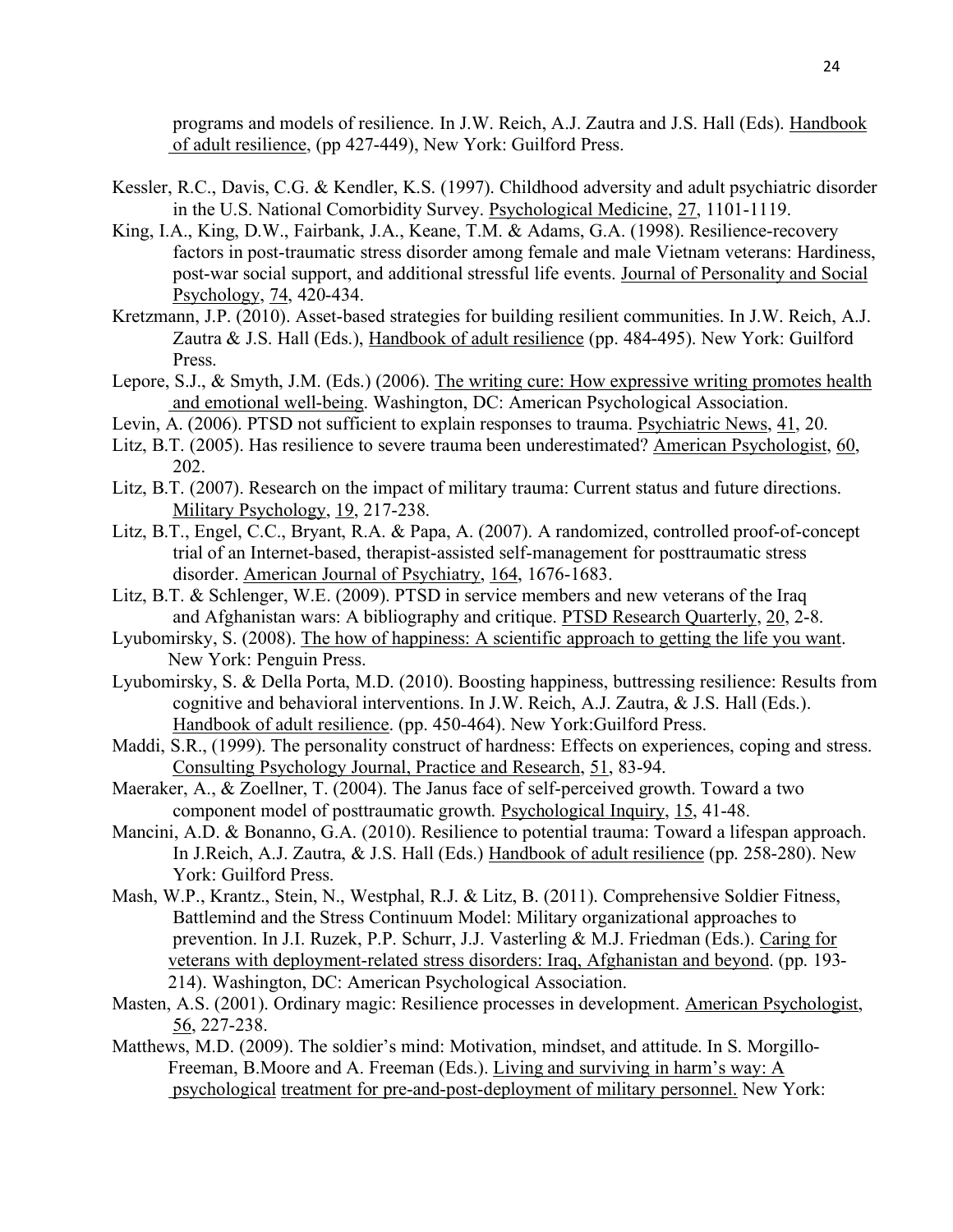Routledge.(pp. 9-26).

- Meichenbaum, D. (2006). Resilience and posttraumatic growth: A constructive narrative perspective. In L.G.Calhoun & R.G. Tedeschi (Eds.). Handbook of post traumatic growth. (pp. 355-368). Mahwah, N.J.: Lawrence Erlbaum Associates.
- Meichenbaum, D (2007). Stress inoculation training: A preventative and treatment approach. In P.M. Lelrer, R.L. Woolfolk & W.E. Sime (Eds.). Principles and practice of stress management. (3rd ed.), (pp. 497-518). New York: Guilford Press.
- Meichenbaum, D. (2009a). Bolstering resilience: Benefitting from lessons learned. In D. Brom, R. Pat-Horenczyk & J. D. Ford (Eds.) Treating traumatized children: Risk, resilience and recovery (pp. 183-192). New York: Routledge.
- Meichenbaum, D. (2009b). Core psychotherapeutic tasks with returning soldiers: A case conceptualization approach. In S. Morgillo-Freeman, B.A. Moore & A. Freeman (Eds.), Living and surviving in harm's way. (pp. 193-210). New York: Routledge.
- Mental Health Advisory Team (2008). MHAT: Operation Iraqui Freedom/Operation Enduring Freedom. Army Medicine Report.
- Milne, D. (2007). People can learn markers on the road to resilience. Psychiatry News, 42, 57.
- Moore, B.A., & Grossman, D. (2009). After the battle: Violence and the warrior. In S. Morgillo-Freeman, B.A. Moore & A. Freeman (Eds.). Living and surviving in harm's way. (pp 302-327). New York: Routledge.
- Moore, B.A., & Hopewell, C.A., & Grossman, D. (2009). After the battle: Violence and the warrior. In S. Morgillo-Freeman, B.A. Moore & A. Freeman (Eds.). Living and surviving in harm's way. (pp 307-327). New York: Routledge.
- Moore, B.A., & Kennedy, C.H. (2010). Wheels down: Adjusting to life after deployment. Washington, DC: American Psychological Association.
- Morgillo-Freeman, S., Moore, B.A. & Freeman, A. (Eds.) (2009). Living and surviving in harm's way. New York: Routledge.
- Moskowitz, J.T. (2010). Positive affect at the onset of chronic illness: Planting the seeds of resilience. In J.W. Reich, A.J. Zautra & J.S. Hall (Eds.) Handbook of adult resilience. (pp. 465-483). New York: Guilford Press.
- Muraven, M. & Baumeister, R.F. (2000). Self-regulation and depletion of limited resources: Does selfcontrol resemble a muscle? Psychological Bulletin, 126, 247-259.
- Pargament, K.T. & Cummings, J. (2010). Anchored by faith: Religion as a resilience factor. In J.W. Reich, A.J. Zautra, & J.S. Hall (Eds.). Handbook of adult resilience. (pp. 193-210). New York: Guilford Press.
- Park, C.L. & Folkman, S. (1997). Meaning in the context of stress and coping. Review of General Psychology, 1, 115-144.
- Penk, W. & Ainspan, D. (2009). Community response to returning military. In S. Morgillo-Freeman, B.A. Moore & A. Freeman (Eds.). Living and surviving in harm's way. (pp 417- 435). New York: Routledge.
- Reger, G.N., & Moore, B.A. (2009). Challenges and threats of deployment. In S. Morgillo-Freeman, B.A. Moore & A. Freeman (Eds.). Living and surviving in harm's way. (pp 51-65). New York: Routledge.
- Reich, J.W., Zautra, A. J., & Hall, J.S. (Eds.). (2010). Handbook of adult resilience. New York: Guilford Press.
- Reivich, K. & Shatte, A. (2002). The resilience factor. New York: Random House.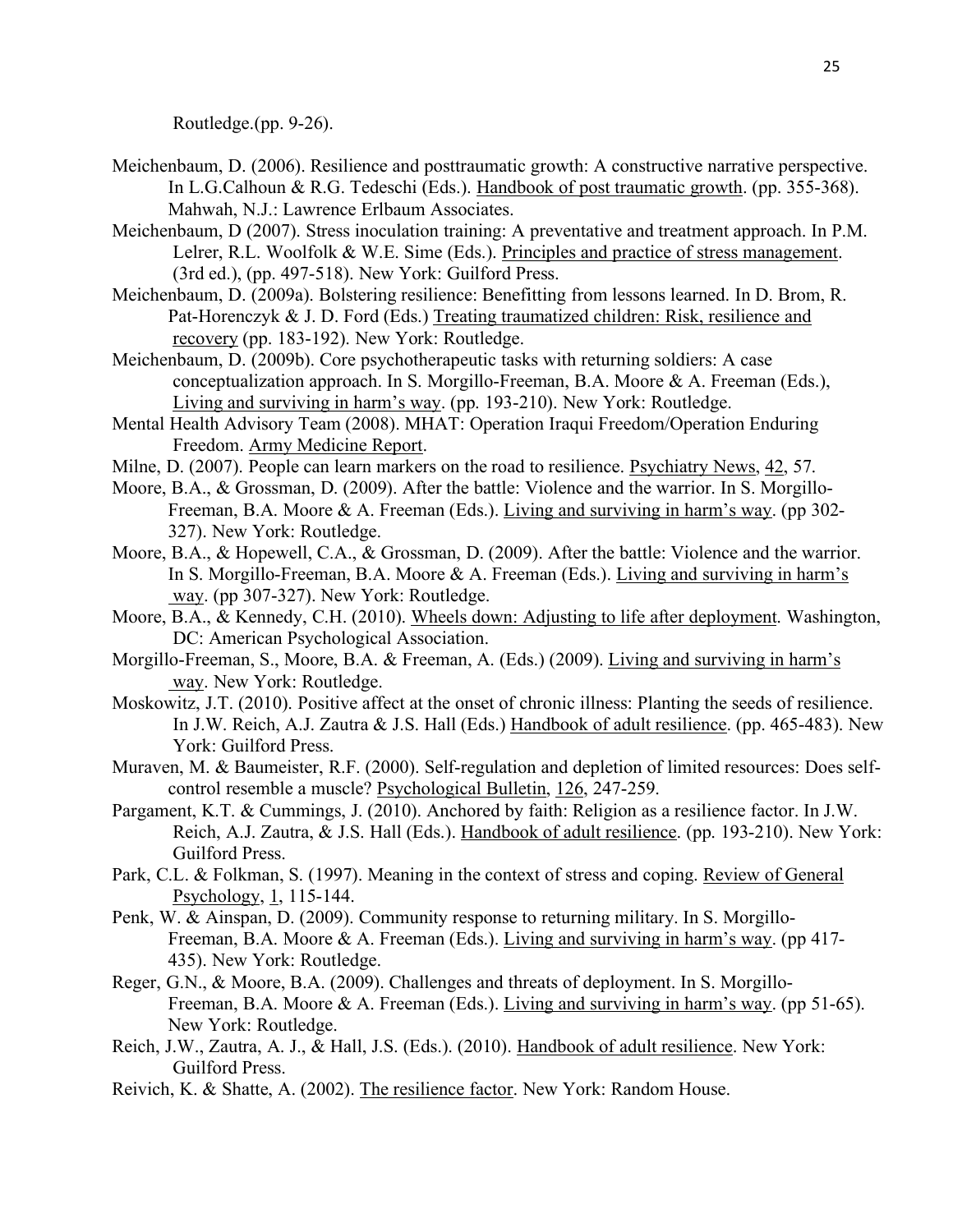- Robins, L.N., Davis, D.H., & Nurco, D.N. (1974). How permanent was Vietnam drug addiction? American Journal Public Health, 64, 38-43.
- Ryff, C.D., & Singer, B. (2003). Flourishing under fire: Resilience as a prototype of challenged thriving. In C.L. Keyes  $&$  J. Haidt (Eds.). Flourishing: Positive psychology and the life well-lived. (pp. 15-36). Washington, DC: American Psychological Association.
- Satel, S.L. (2005). The mental health crisis that wasn't. Psychiatric Services, 64, 1571.
- Sawyer, A., Ayers, S., & Field, A.P. (2010). Posttraumatic growth and adjustment among individuals with cancer or HIV/AIDS: A meta-analysis. Clinical Psychology Review, 30, 436-447.
- Schok, M.L., Kleber, R.J., Elands, M. & Weerts, J.M. (2008). Meaning as a mission: A review of empirical studies on appraisals of war and peacekeeping experiences. Clinical Psychology Review, 28, 357-365.
- Scoville, S.L., Gubata, M.E., & Potter, R.N. (2007). Deaths attributed to suicide among enlisted U.S. armed forces. Military Medicine, 172, 1024-1031.
- Selby, E. A., Anestis, M.D.,& Bender, T.W. (2010). Overcoming the fear of lethal injury: Evaluating suicidal behavior in the military through the lens of the Interpersonal-Psychological theory of suicide. Clinical Psychology Review, 28, 357-366.
- Seligman, M.E., Rashid, T.E. & Parks, A. (2006). Positive psychotherapy. American Psychologist, 61, 774-788.
- Seligman, M.E., Steen, T.A., Park, N. & Peterson, G. (2005). Positive psychology: Empirical validation of interventions. American Psychologist, 60, 410-421.
- Sharkansky, E.J., King, D.W., King, L.A., Wolfe, J., Erickson, D.J., & Stokes, L.R. (2000). Coping with Gulf war combat stress: Mediating and moderating effects. Journal of Abnormal Psychology, 109, 188-197.
- Skovholt, T.M. (2001). The resilient practitioner. Boston: Allyn & Boston.
- Slone, L.B. & Friedman, M.J. (2008). After the war zone. Philadelphia: De Capo Press.
- Smith, J.M., & Alloy, L.B. (2009). A roadmap to rumination: A review of the definition, assessment and conceptualization of this multifaceted construct. Clinical Psychology Review, 29, 116- 128.
- Solomon, Z., Waysman, M.A., Neria, Y., Orly, A., Schwarzwald, J. & Wiener, M. (1999). Positive and negative changes in the lives of Israeli former prisoners of war. Journal of Social and Clinical Psychology, 18, 419-435.
- Southwick, S.M., Vythilingam, M. & Charney, D.S. (2005). The psychobiology of depression and resilience to stress: Implications for prevention and treatment. Annual Review of Clinical Psychology, 1, 255-291.
- Staal, M.A. & Hughes, T.G. (2002). Suicide predictions in the U.S. Air Force: Implications for practice. Professional Psychology: Research and Practice, 33, 190-196.
- Sutker, P.B., Davis, J.M., Uddo, M. & Ditta, S.R. (1995). War zone stress, personal resources, and PTSD in Persian Gulf War returnees. Journal of Abnormal Psychology, 104, 444-453.
- Tanielian, T. & Jaycox, L.H. (Eds.) (2008). Invisible wounds of war: Psychological and cognitive injuries, their consequences, and services to assist recovery. Santa Monica, CA: RAND Center for Military Health Policy.
- Taylor, J.B. (2009). My stroke of insight. New York: Penguin.
- Tick, E. (2005). War and the soul. Wheaton, IL: Quest Books.
- Tugade, M.M., & Fredrickson, B.I. (2004). Resilient individuals use positive emotions to bounce back from negative emotional experiences. Journal of Personality and Social Psychology, 86, 120-133.